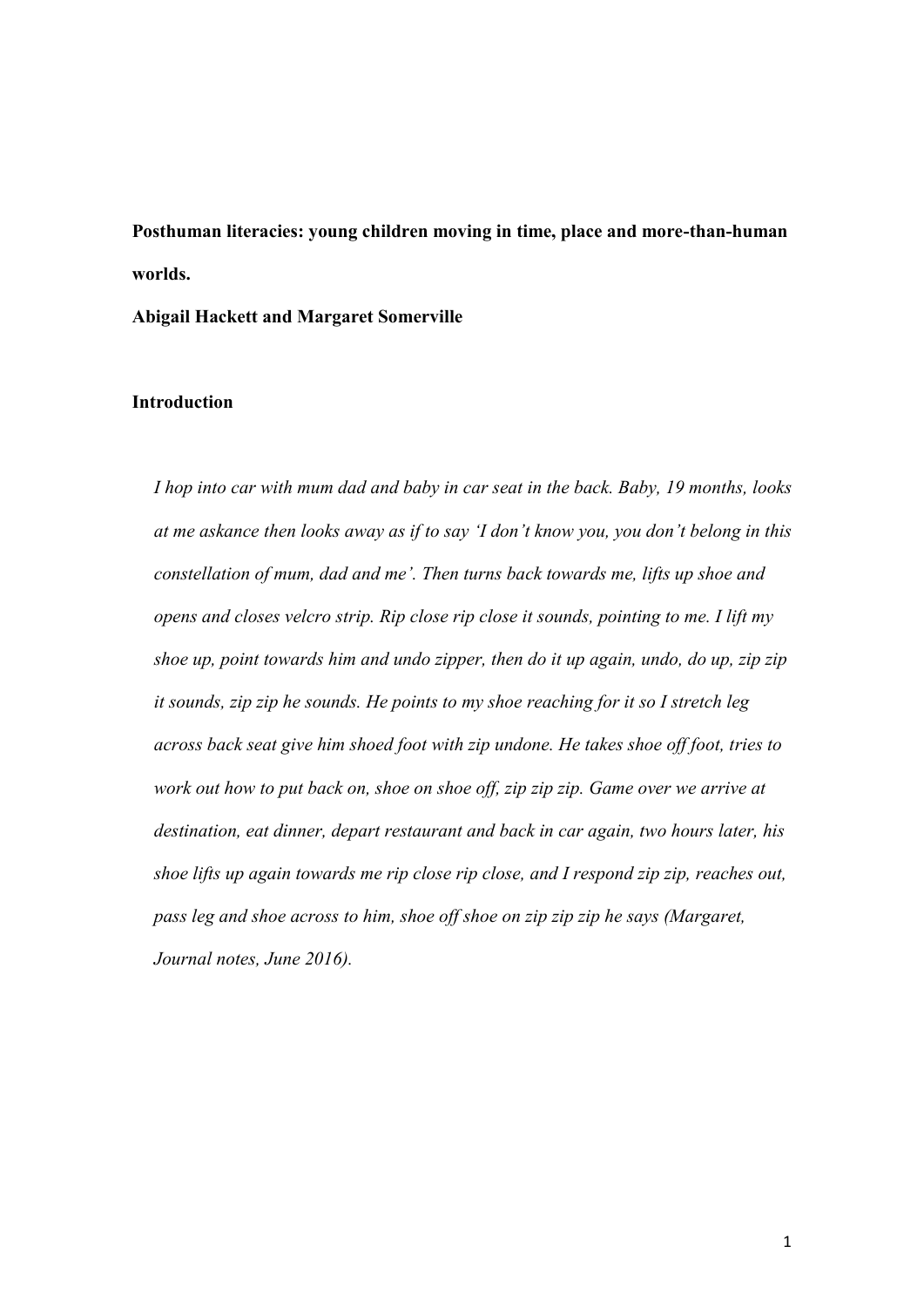This communication that took place in the restricted space of the back seat of a car was initiated by an 19 month old child. Restrained within a baby car seat the child used everything at his disposal, shoe, foot, leg, fingers, sounds, gestures and movement to conduct a prolonged communicative exchange without words. It evoked many similar examples that we (*Abi and Margaret*) have been sharing in our exchange across hemispheres about literacy, language, the nonverbal and posthuman over the past three years.

We first met at the local history museum in Sheffield where Abi did her fieldwork for a paper that Margaret had read, in which the idea of movement as world-forming communicative practice leapt out for her (Hackett, 2014). Abi had mapped young children's movements in regular visits to the museum forming a pattern of their communicative practice. Margaret's previous work on children's place literacies (Somerville, 2013, 2015) had led her to an exploration of new materialist methodologies with young children, with the aim of understanding the relationship between language and the world. The conversations we had in the museum generated new directions for both of us. Our response to this call for papers on posthumanism and early childhood literacy led us back to our starting point of thinking about 'movement as world-forming communicative practice'. In this paper, we build on this to theorise the implications for a posthuman approach to literacy, proposing movement as communicative practice that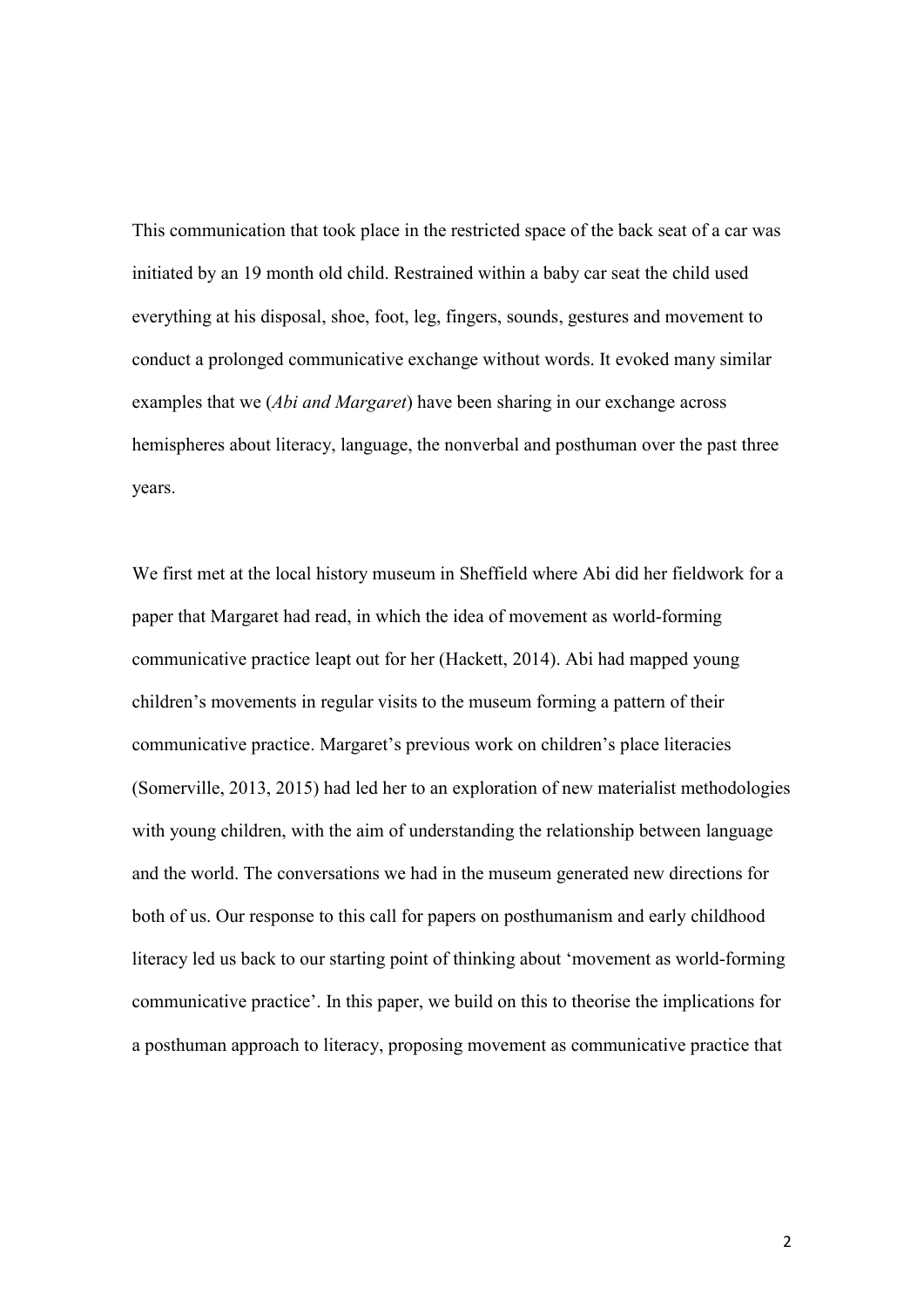always occurs as a more complex entanglement of relations within more-than-human worlds. Through our analysis, an understanding of sound emerged as a more-thanhuman practice that encompasses children's linguistic and non-linguistic utterances, and which occurs through, with, alongside movement.

#### **Posthuman approaches in early childhood educational research**

Posthuman approaches have been developed within two main traditions of scholarship in early years learning: multispecies ethnographies and new materialism, both of which aim to decentre the human in their concern for planetary wellbeing. New materialism, the most relevant to posthuman approaches to literacy, draws on the philosophical theorising of Gilles Deleuze and philosopher of physics, Karen Barad (eg Lenz-Taguchi, 2010; Hultman & Lenz-Taguchi, 2010; Duhn, 2012a, 2012b; Rossholt, 2012; Rautio, 2013a, 2013b, 2014). While posthuman scholarship is growing in early childhood education, there is little evidence of its application to literacy, as the call for papers for this timely special edition notes.

# **Literacy, bodies and materiality**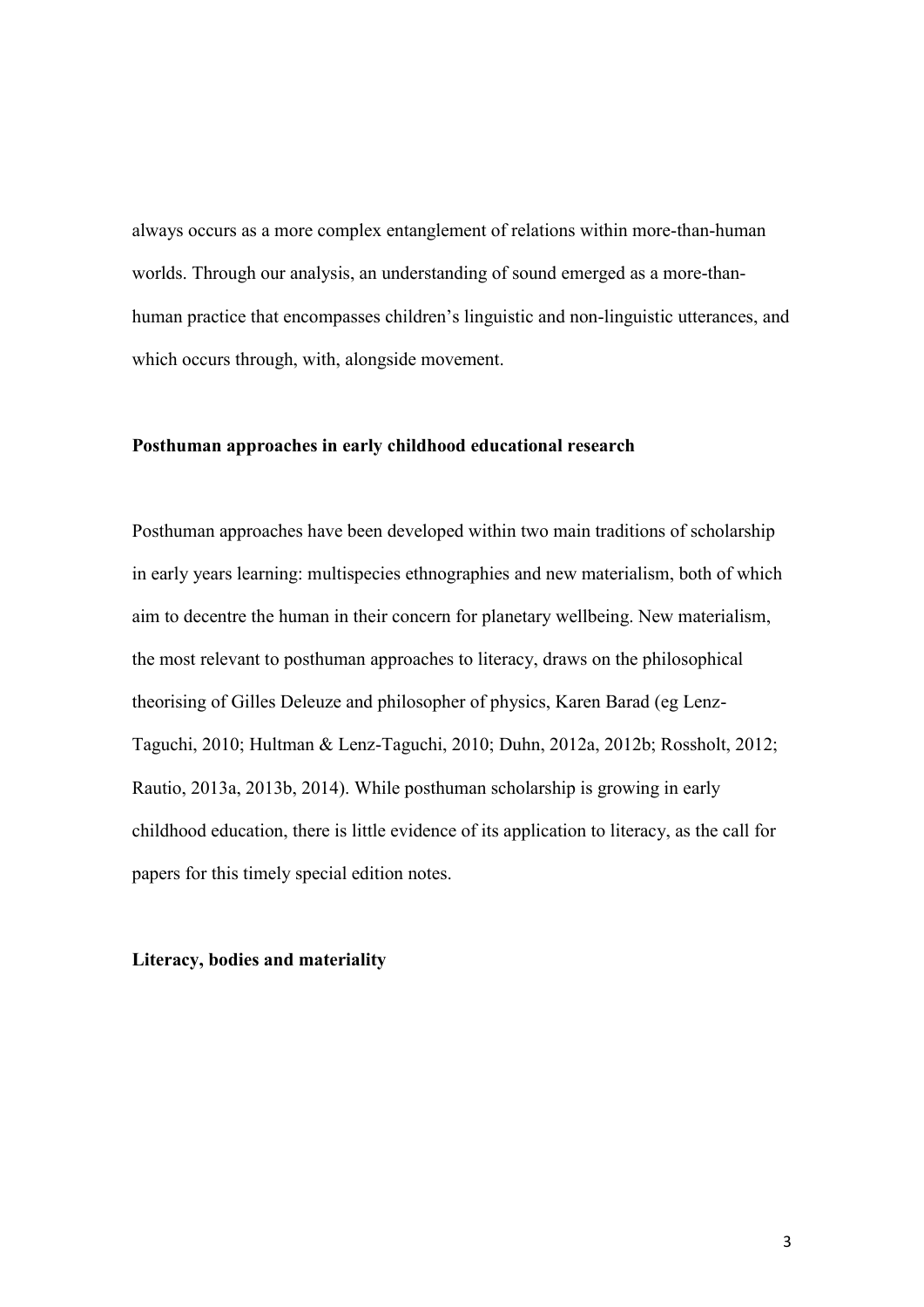While it could be argued that the field of literacy studies is increasingly being conceptualised as embodied, those bodies are most often human bodies (Enriquez et al., 2015; Fincham, 2015; Rowsell, 2014; Samuelson and Wohlwend, 2015; Thiel, 2015), despite their focus on interactions with the material world (Hvit, 2015; Kuby et al., 2015; Pahl, 2014). We see posthuman literacies as extending this interest in the body, to better theorise interconnections between people and the more-than-human world, leading to a decentring of the human within understandings of literacy. Additionally, materialist perspectives of literacy studies build on a current growing interest in 'how we engage with text on a sensual level' (Rowsell, 2014) within literacy practices, to foreground non-representational aspects of language and communication. Doing so requires taking seriously MacLure's (2013) call for flat ontologies that can critically interrogate the way in which representationality within research has 'rendered material realities inaccessible behind the linguistic or discourse systems that purportedly construct or "represent" them' (p.659). According to a flat ontology, humans are decentred, as everything exists on the same plane, in constant motion. Movement and sound both exist beyond human parameters of perception. From this perspective, rocks are in motion (Springgay and Truman, 2016) and many things make sound beyond the range of the human ear. Focus on movement and sound within a flat ontology can offer an expanded field of inquiry into early childhood literacy, decentring the human within literacy practices.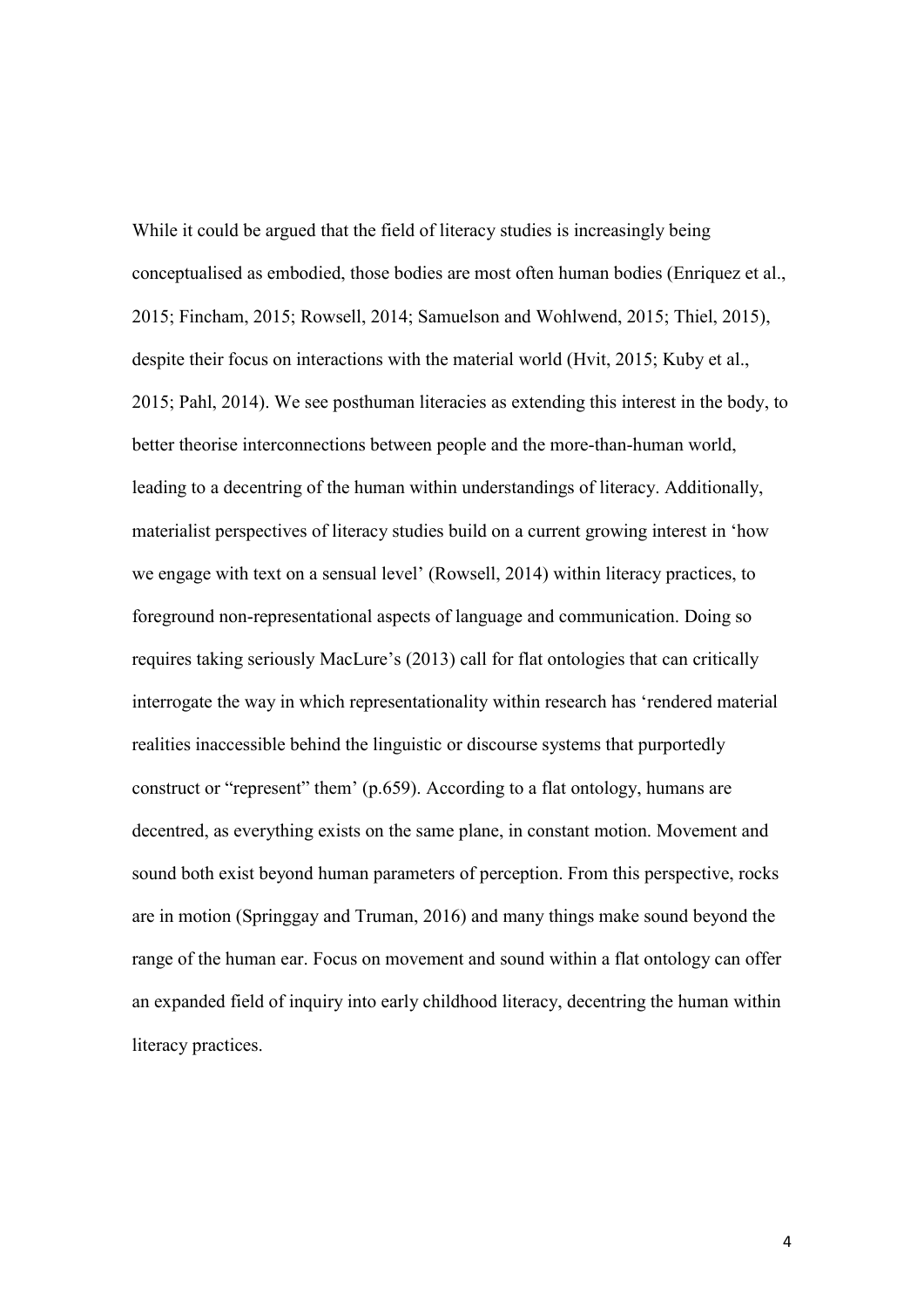Drawing on our observations of young children's being in and communicating in the world in UK and Australia, we explore the possibilities of posthumanism to reimagine early childhood literacy as movement and sound, which we describe as world-forming practices. By this, we do not mean to assign authorship of the world to human children, but to understand sound and movement as more-than-human practices through which the world forms itself, and young children's sounding and movement happening in relation to this. We conclude the paper by discussing the implications of rethinking early childhood literacy from a posthuman perspective, from a starting point of movement and sound as de-anthropocised world-forming practices, as well as the possibilities for conceptualising literacy in ways that resist anthropocentric or logocentric framings.

### **Movement, sound and literacy practices in the more-than-human world**

Our observations of young children and place were shaped by the significance of physical movement in young children's communication. In the examples we discuss in this paper, children marched and jiggled around the museum, and climbed in and out of the river, scooping up mud and spinning in circles. Sheets-Johnstone (1999) offers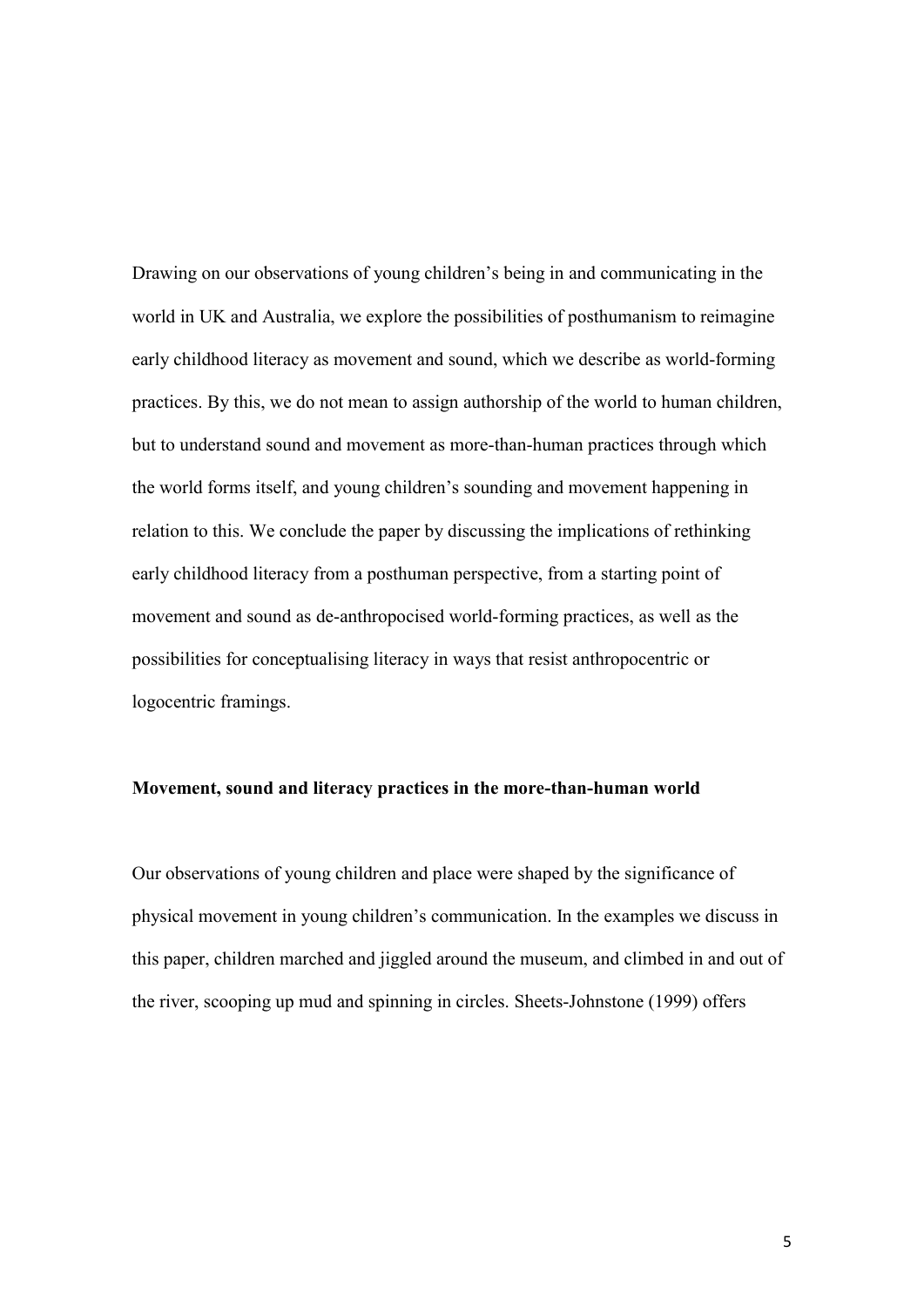movement as a path forward for researchers seeking to foreground material realities whilst resisting jumping to representation and interpretation (MacLure, 2013).

Movement is not behaviour; experience is not physiological activity, and a brain is not a body. What emerges and evolves – ontogenetically and phylogenetically – is not behaviour but movement, movement that is neatly partitioned and classified as behaviour by observers, but that is in its own right the basic phenomena to be profitably studied. (Sheets-Johnstone 1999: 274)

Rather than leaping to interpret our observations of young children's behaviour, to hasten to introduce a representational system to stand in for embodied materialities, as MacLure (2013) would put it, we propose staying for a while with the notion of movement within our data to see what emerges. Through this process, what emerged was an understanding of sound in relation to movement.

Scholars of sound studies point out that sound is resonance, created by vibrations (Gallagher, 2016; Gershon, 2013), and these vibrations have "the potential to affect and be affected by another aspect of everything." (Gershon, 2013). Understanding sound as resonance highlights that sound can exist above and beyond human perception. Indeed,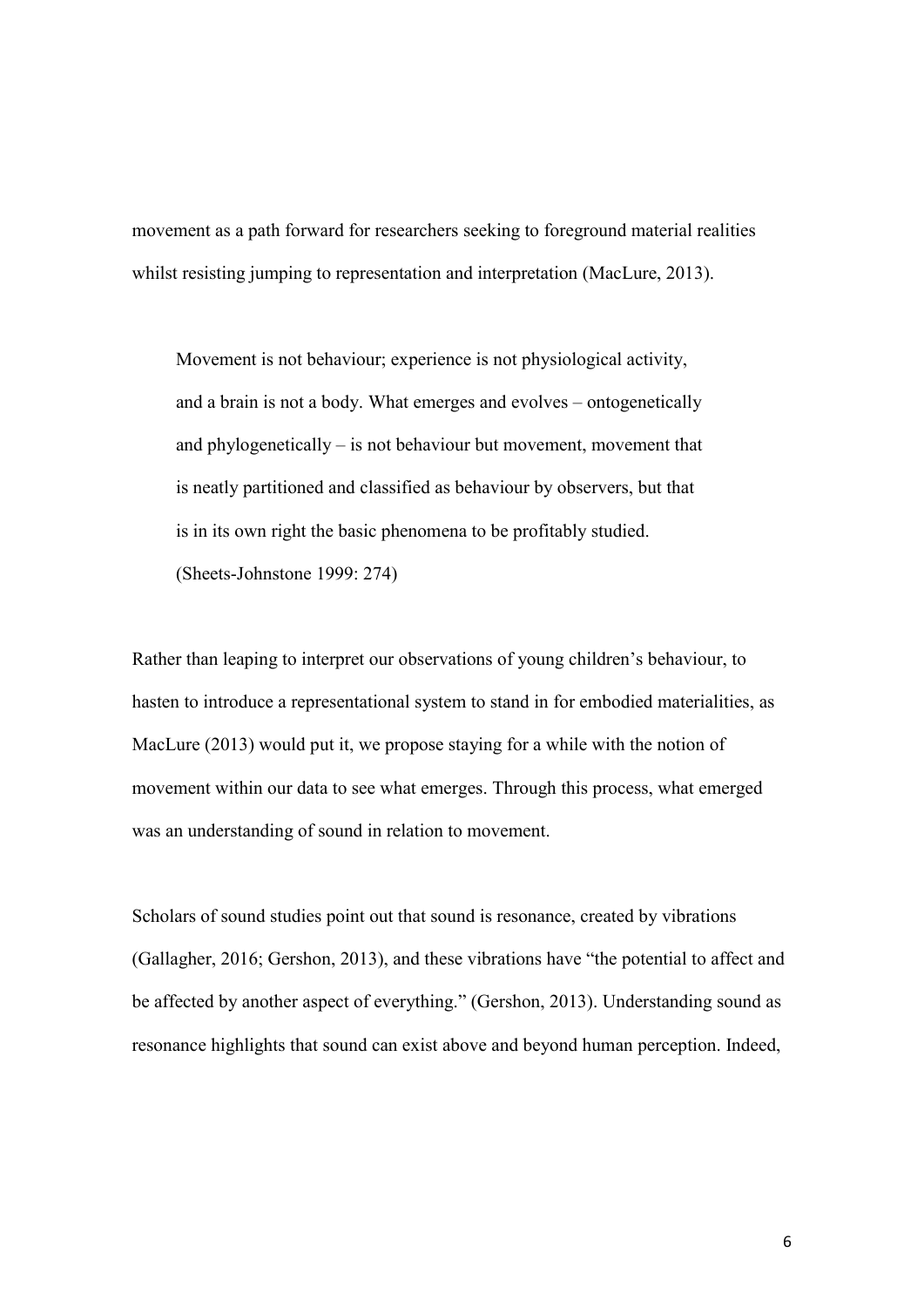what one 'hears' is socio-culturally constructed (Gershon, 2013). These conceptualisations of sound are useful to us firstly because words, vocalisations, environmental noises are all considered equally. Human vocalisations can only be understood in relation to the sounds of the more-than-human world. Feld (2012) calls for "an emplaced, all species approach to vocalisation", drawing on his study of Basavi singing and crying in relation to the sounds of the rainforest in Papua New Guinea.

Secondly, at a molecular level, sound is vibrational movement (Gershon, 2013). Moore and Yamamoto (2011) describe the interconnections between movement and other sensory categories, for example the role of the visual system in understanding what is moving and not moving, and the role of touch in movement perception (for example, within joint sockets). In particular "the oneness and unity between speech and body motion in normal behaviour is truly awesome' (ibid: p.17). Scholars of various disciplines have interrogated the relationship between body movement and sound, for example from the point of view of kinesics (Kendon, 1972), dance studies (Moore and Yamamoto, 2011), and music (Jensenius, 2007), sound and moving bodies seem to work in synchrony. Movement is frequently required to make and perceive sound, at different scales and in different ways.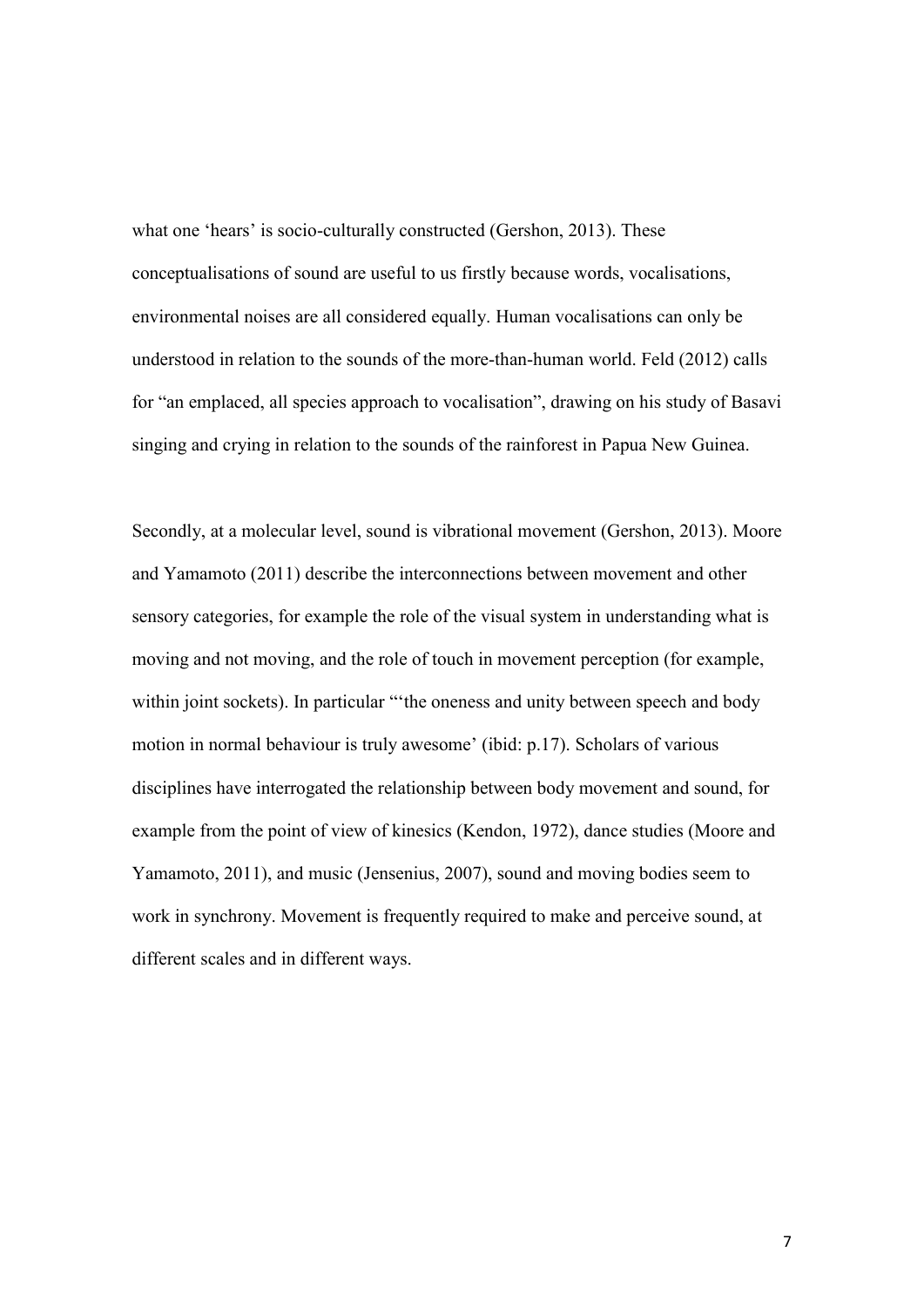Engaging with our data in collaboration with each other, an understanding of sound and movement as inter-connected, more-than-human world forming practices, within which children's literacies occur, emerged. In the next part of the paper, we present some examples from this data. The first is drawn from a study in which a group of children in the UK explored a museum, using gestures, movement and sound as place making practices. In the second, two young children in Australia chose sites for their own research, producing a range of literacies from vocalisations to ongoing stories and installations.

### **Banging drums and marching children**

During a year long ethnographic study of young children visiting museums, Abi accompanied a group of two year old children and their parents as a participant observer, as they explored a local museum through a series of repeated monthly visits. Analysis of the ethnographic data took as its starting point the places and practices into which the children themselves seemed to direct most energy, meaning and focus, leading to an identification of a range of child led 'traditions' which the children seemed to repeat in the same locations of the museum over subsequent visits (Hackett, 2016). One of these 'traditions' was marching whilst banging a drum, a practice which was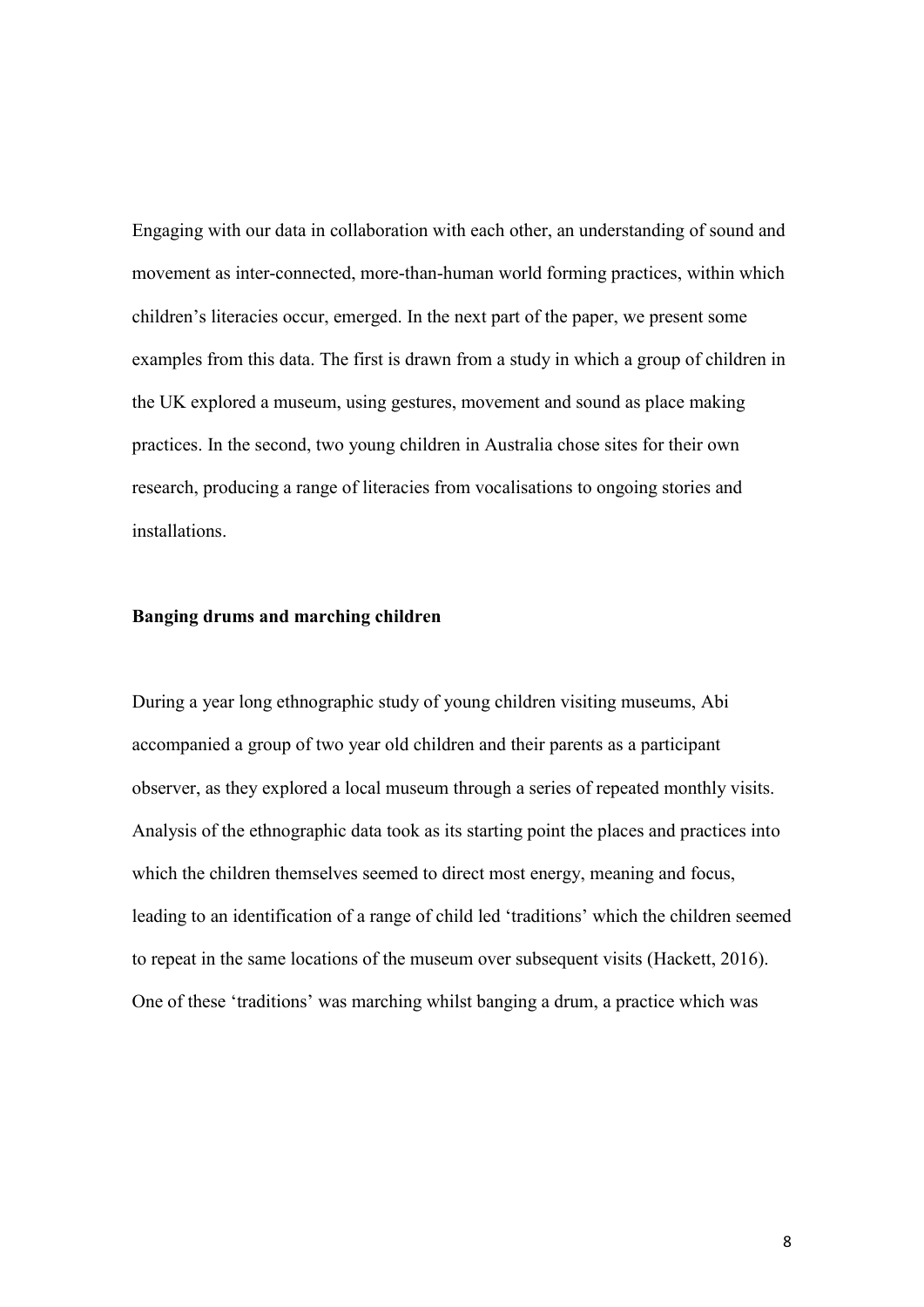repeated by the children on a number of visits to a small exhibition about life in the Arctic.

In her original analysis of the children drumming in the museum, Abi stressed the sense of synchronicity between the movements and actions of the two children, noting the glances, eye contact, pauses to wait for each other before beginning to drum and march. However on reflection, Abi now realises that, like Hultman and Taguchi (2010), her attention had been artificially drawn to the human subjects of this ensemble. Focussing on just one of these incidents of two of the children, Bryan and Izzy, drumming in the museum, we revisited the fieldnotes and original video data, making a conscious effort to decentre the children and consider afresh the role of objects and spaces in what emerged.

> *Drums and drumsticks lie on the blue carpeted floor in one corner of the Arctic gallery. A few minutes later, a drum is clasped in each of Izzy and Bryan's hands. The drums bang loudly. Children, drums and banging noises move around the Arctic gallery, as the children's legs march in a circle three times, drumsticks banging drums. Two paths of footsteps closely follow each other, first Bryan's then Izzy's following. After*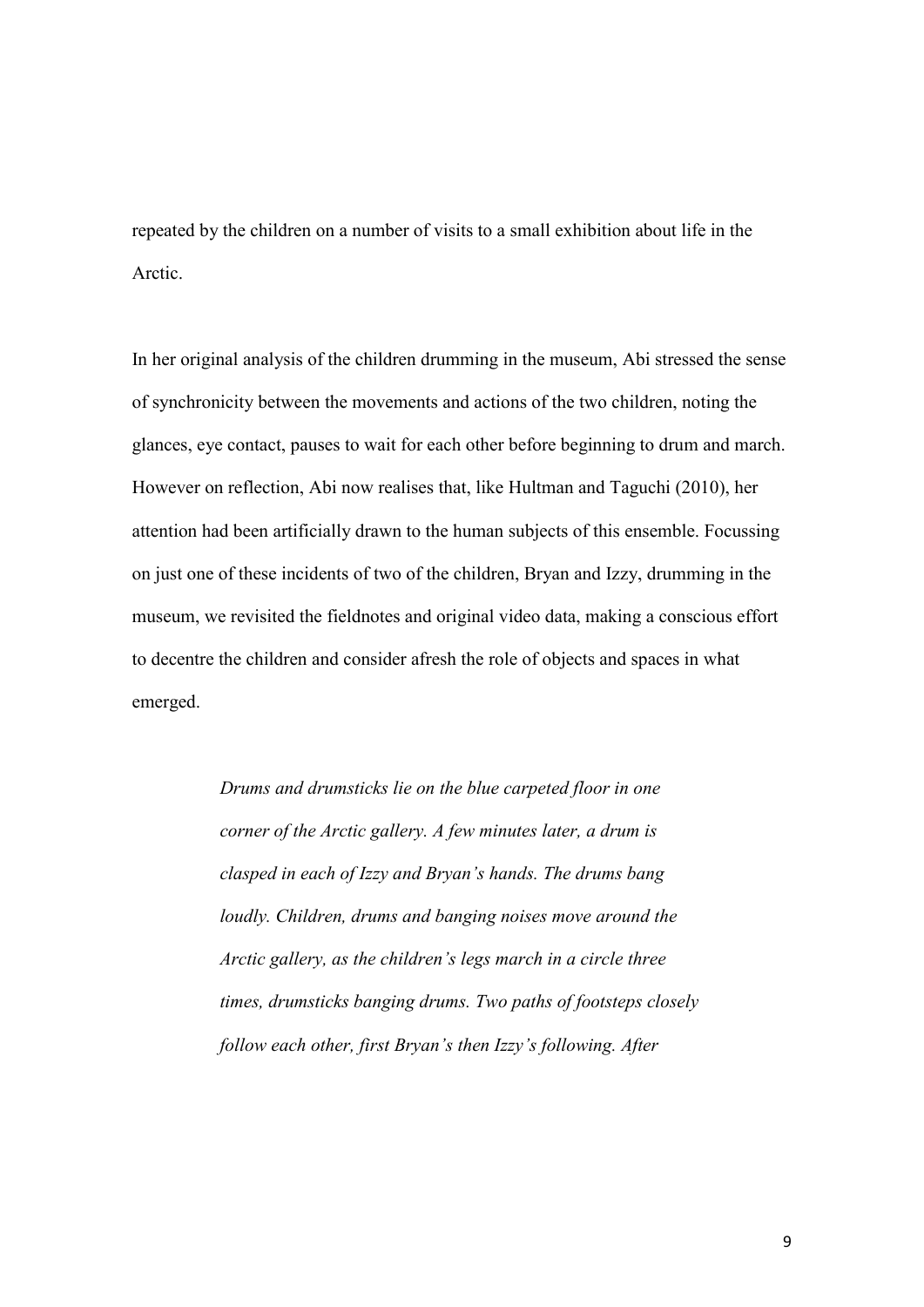*making three circles of footsteps around the gallery, marching children and banging drums leave the Arctic gallery, heading for some benches in the corridor.* 

*Designed for larger humans, the bench seats reach the children's waists; the height of the benches shape how the children can sit or stand up from them into a bodily activity involving clambering, pulling and dropping. Climbing up onto the long wooden benches, Bryan, with drumstick and drum, occupies one end of the bench, whilst Izzy, drumstick and drum is at the other.* 

*In Bryan's hand, drumstick meets drum and then bench, making different kinds of noises on each surface. Bryan's gaze is directed at Izzy. When Bryan stands and circles the bench, Izzy's gaze turns towards marching Bryan, drum, and waving drumstick, moving in relation to the bench. Moving closer to Izzy, Bryan clambers back onto the wooden bench, and the children, drums and drumsticks sit and drum so closely together that the waving drumsticks barely have room to move between*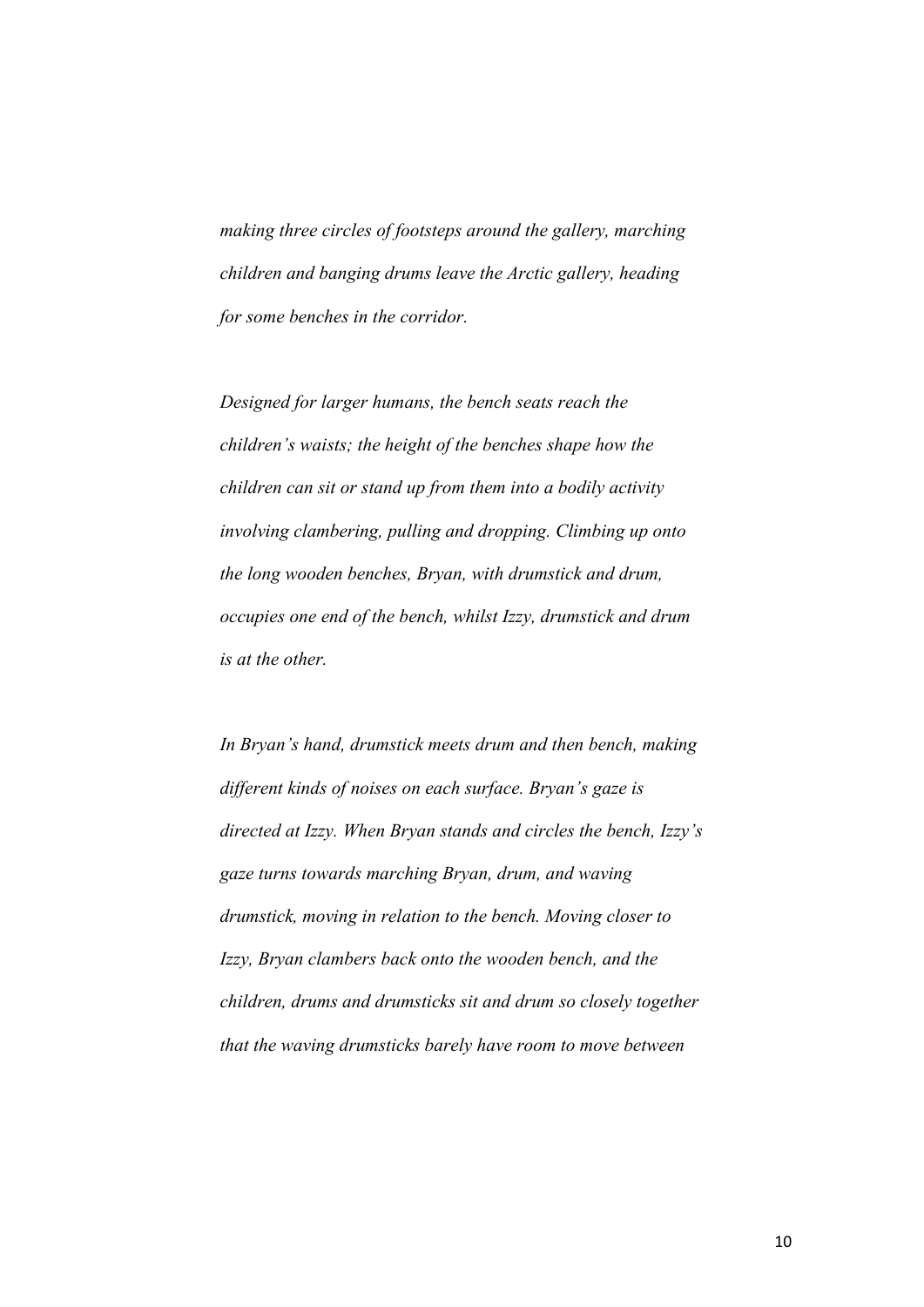*the skin of the drums. Children, drums, benches and drumsticks appear in synchronicity, each moving rhythmically and in response to each other.*

*Bryan climbs down from the bench; running feet make an arc shape, the drums bangs loudly, Bryan's voice shouts and shoes make a scuffing noise on the laminate, all in rhythm with each other. The path of Bryan's run stops abruptly at the wooden bench end. He stares intensely at the post, as intense as his gaze was to Izzy; the post, wider than the child and almost exactly the same height, seems to stare back. Bryan laughs.* 

*Drumsticks bang the wooden bench hard, then drum and Bryan move away from their encounter with the bench post. With open space between child-drum-drumstick and bench, Bryan stands with legs apart. Shoes bounce, leaving the floor repeatedly, drumstick whacks drum aggressively, Bryan shouts as loud as he can "de bah we go go go bo bo bo jah….". The sounds are barely transcribe-able, and inseparable from the drum's own soundings.*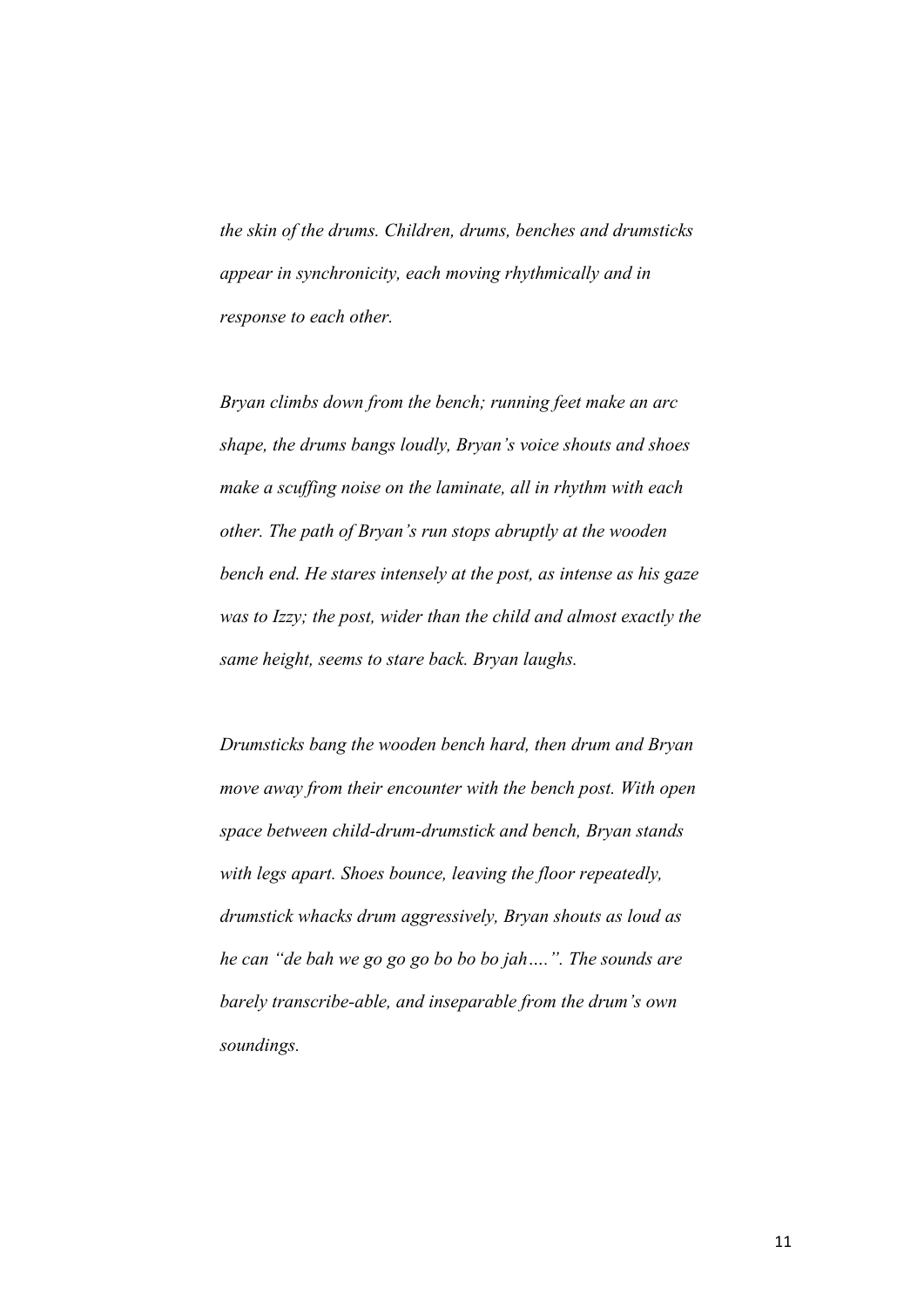Revisiting this episode from a posthuman perspective, we are struck by the central role of the more-than-human world, including skin drums, wooden sticks and the layout of the different spaces in the museum, in the production of sounds of banging, marching and scuffing shoes, and movements of marching and drumming. Barad's (2007) description of being in the world stresses the co-dependency between humans and the more-than-human world, and understandings of vibrational movement of humans and non-humans are central to this. 'The skin is not the border of our bodies but a territory or region of interference, a "diffraction" of communicative "waves" between matters' (Lenz Taguchi, 2010: 48).

The loud, rhythmic nature of the drumming and the synergy created between sound and body movement come together to create strong affective responses. Shoes scuff on flooring and move in an arc around the corridor space, accompanied by sounds of the banging drum, and non-linguistic chants emerging from Bryan's vocal chords, all happening in rhythm with each other. Whilst the drum is clearly implicated in the drumming-child (Hultman and Lenz Taguchi, 2010), the architecture of the museum also plays an important role. For example, the smallness of the Arctic gallery compared to the wide open spaces of the museum corridors created both discursive and material affects. The location of the walls and ceilings (close together and sloping inwards in the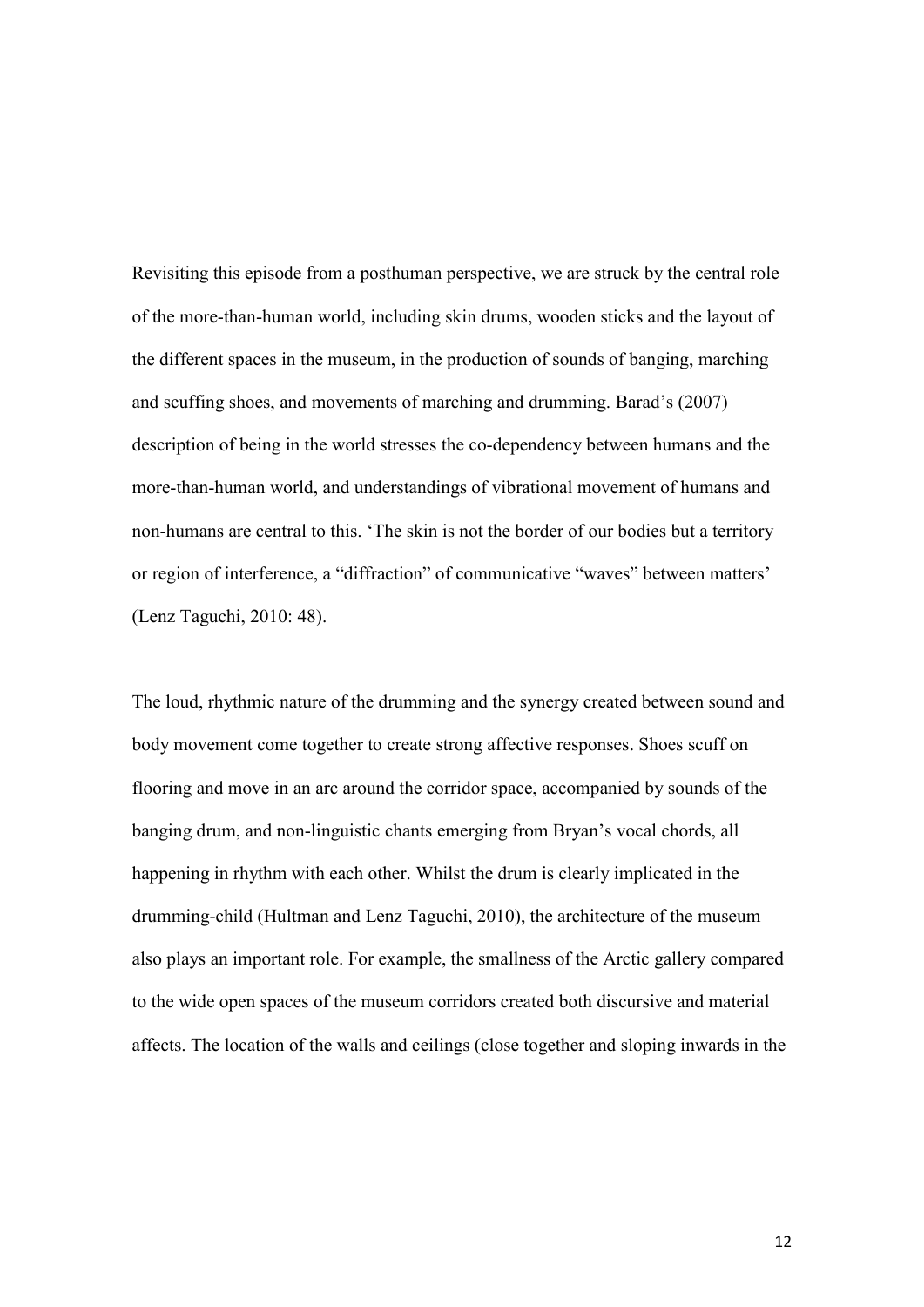gallery and loftily far apart in the corridor) and floors (carpeted in the gallery and laminated in the corridor) produced sounds from banging and marching differently, as the rhythmic vibrations created by feet and drums bounced off the different surfaces. In addition, the drums were designated for use in the Arctic exhibition gallery, and as the children and drums moved into the corridor, Abi reflects in her fieldnotes on a sense of transgression, wondering whether relocating the drums to the corridor broke any unwritten rules of the museum.

Drawing on Barad's work, Gallagher (2016) highlights the vibrational properties of sound as a way to 'decentre the human, positioning it as just one kind of body amongst many through which sound propagates' (p.43). Thus, sounds produced by and between children and place have affective properties, which may 'push through into the realm of significance to be heard as anything from slight hints of something, evoked memories, associations or senses of space, through to more formal meaning and representations, as in spoken language' (*ibid*: 44). MacLure (2013) points out that the use of words to represent bodily experience can obscure the experiences themselves. In our transcriptions and analysis of the empirical examples for this paper, we both frequently struggled with the inadequacy of words, and the way in which words demanded to be arranged in logical and linear sequences of sentences, creating therefore partial, unsatisfactory accounts of the children's intra action in place. The marching and

13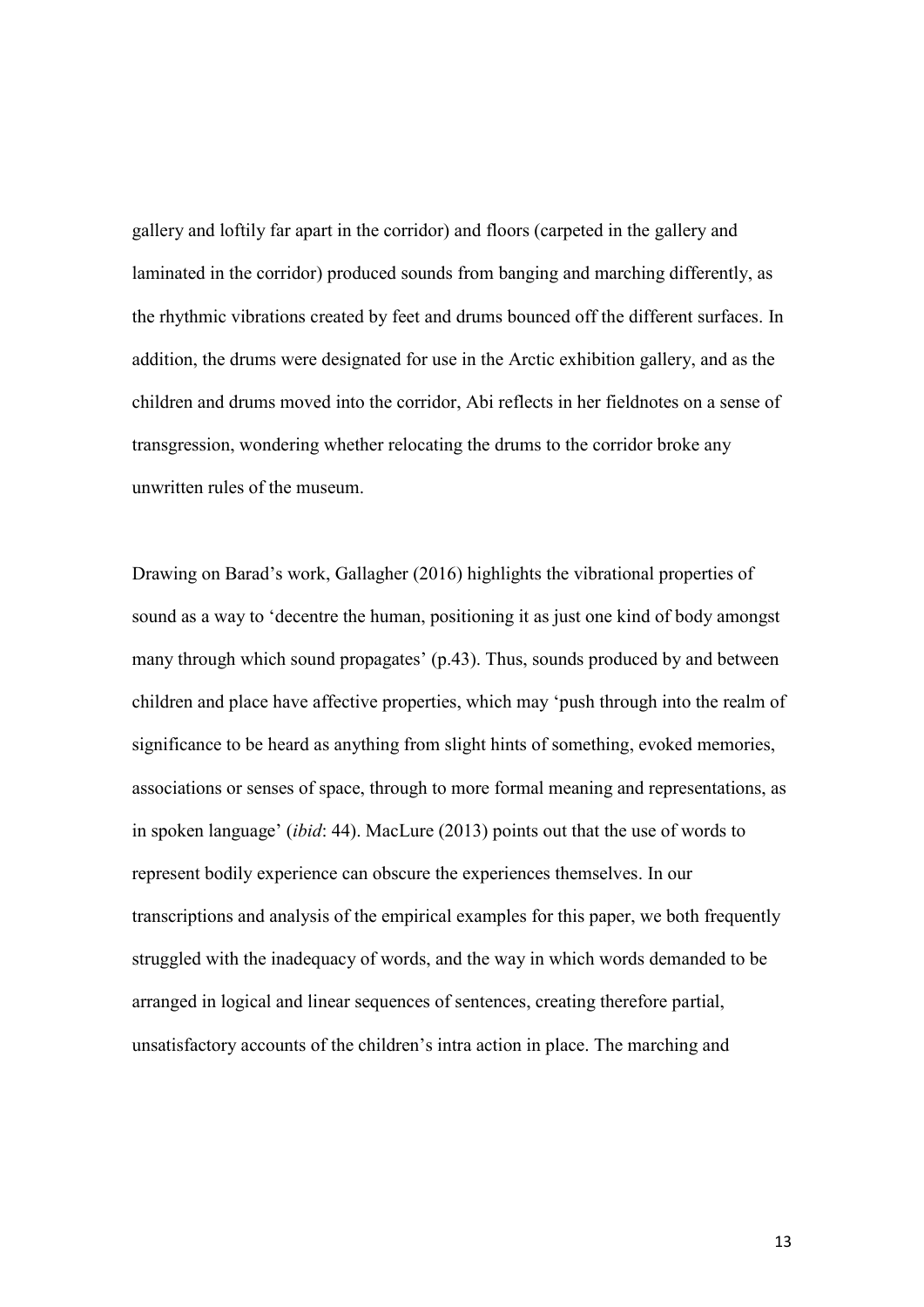banging intra actions between children, drums, place in this example occurred without discernible words, yet with an excess of meaning, as intense movements and soundings from both children and more-than-human world created new versions of place.

## **Mud girls**

Margaret invited Lulu and Charmaine, two girls aged 3 and 4 years, to take part in an experiment prompted by the analysis of two photographs of young children's play using the concept of intra-action (Hultman & Lenz-Taguchi, 2010). In this analysis the researchers compared a typical human-centred approach with a new materialist analysis of a girl playing with sand.

> …the sand and the girl are doing something to each other simultaneously. They transform as an effect of the intra-actions that emerge in between them. Thus, all bodies in the event are to be understood as causes in relation to each other (Deleuze 1990, 4). In another way of understanding this, the sand offers certain possibilities in its relations with the girl. In the intra-action between the girl and the sand, new problems to be solved emerge as an effect of their mutual engagement. (Hultman & Lenz-Taguchi, 2010: 530).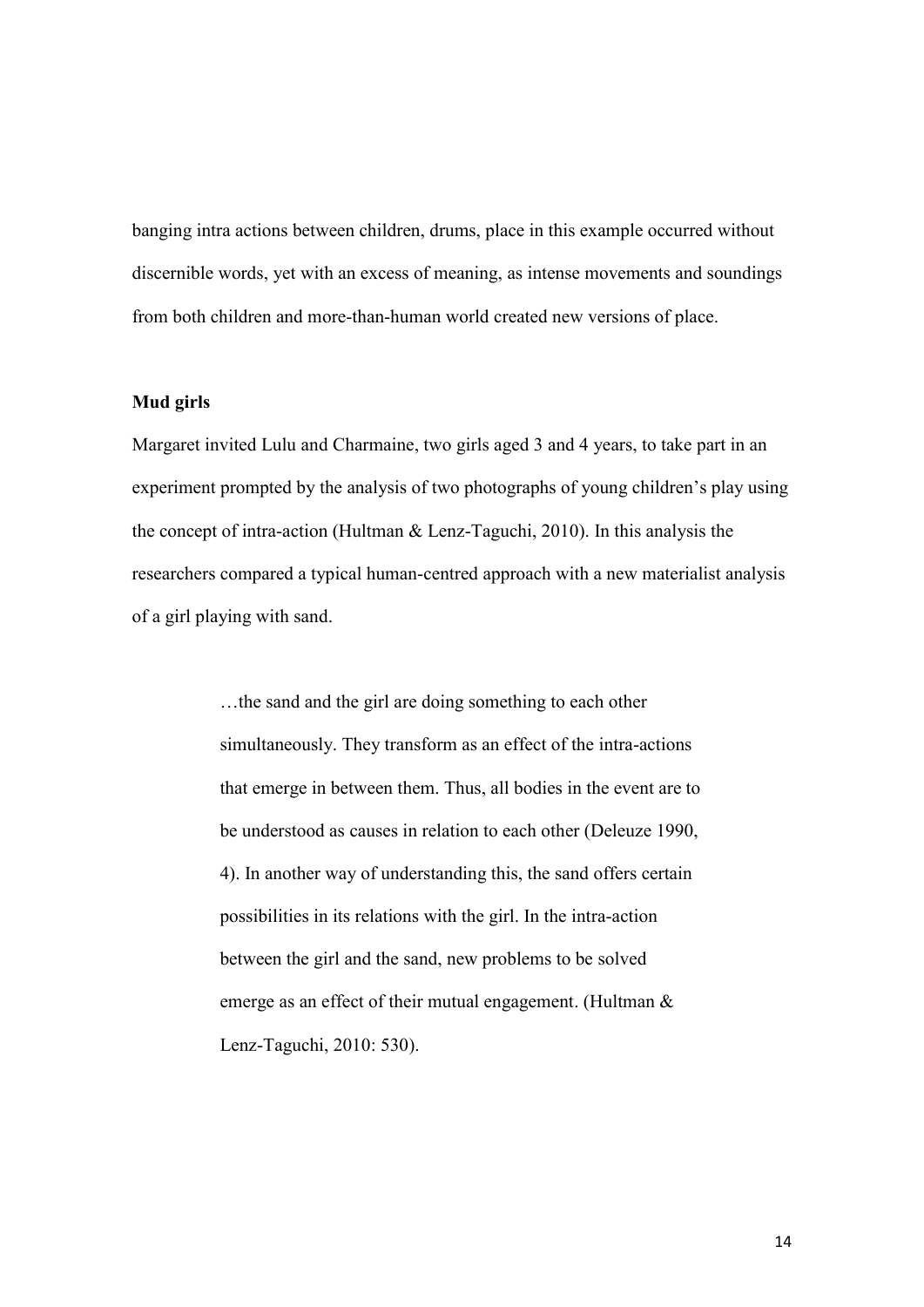Margaret became interested in designing a research project based on the concepts of entanglement and intra-action (Barad, 2003, 2007). According to Barad, 'To be entangled is not simply to be intertwined with another as in the joining of two separate entities, but to lack an independent self-contained existence' (Barad, 2007: x). Carefully plotting this concept from its origins in quantum physics, Barad offers a new way of understanding how the individual subject emerges only through the mutual entanglements of different bodies of matter, each with their own force or agency. In 'agential realism' 'the primary ontological unit is not independent objects with independently determinate boundaries and properties but rather phenomena that signify the ontological inseparability of agentially intra-acting components' (Barad, 2007: 23). There is no prior existence for the individual subject, subjects emerge only through their intra-relating; time and space, like matter and meaning, come into existence iteratively reconfigured through each intra-action.

Lulu and Charmaine collaborated with Margaret in the experiment to explore these ideas over a 12-month period from September 2012 to September 2013. The places they chose included the backyard, the nearby river and places in between. Their spontaneous activities were recorded in still photos, small videos and fieldnotes. The main finding to materialise from this experiment was that not only bodies and matter, but new forms of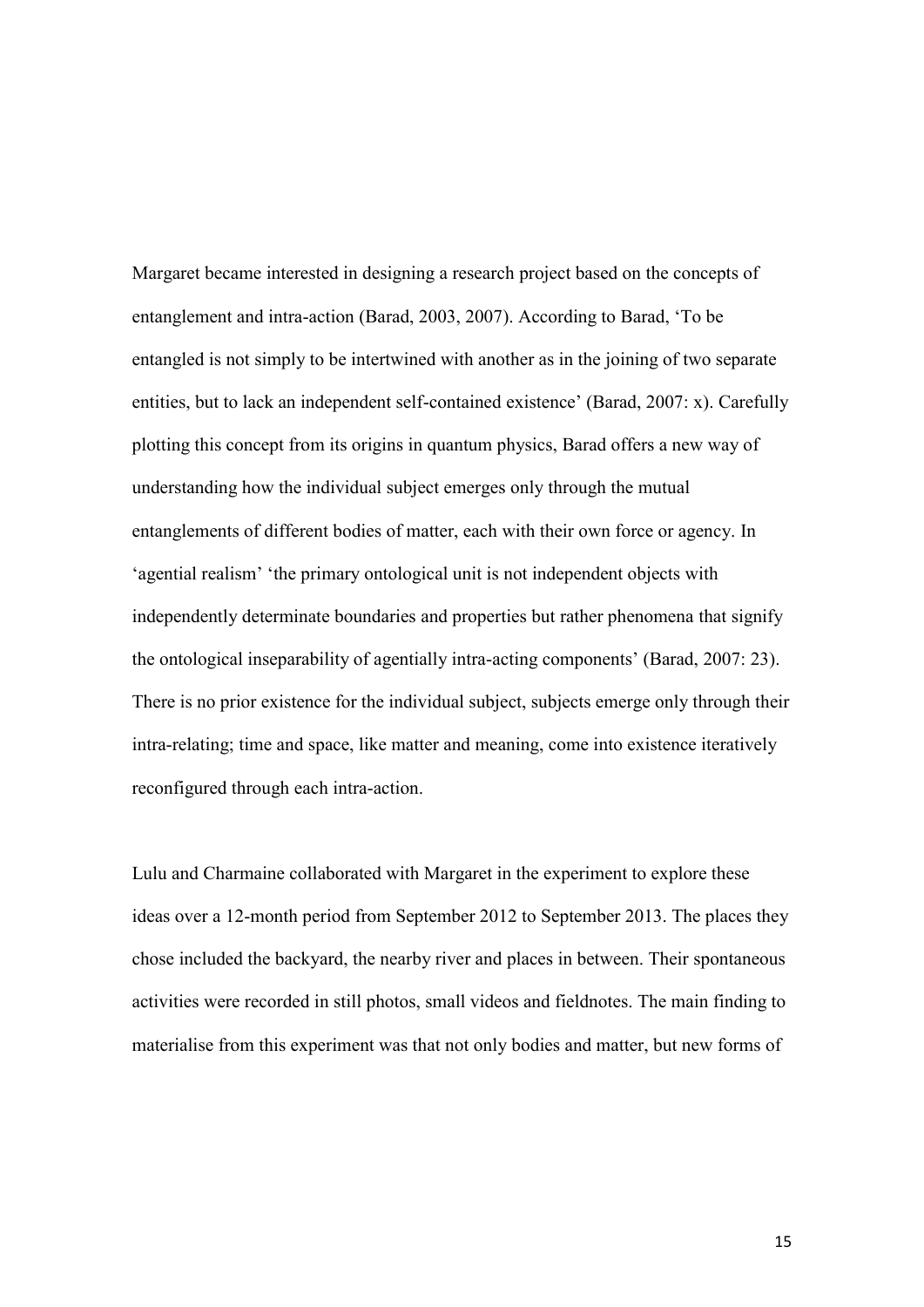literacy could be observed from the perspective of intra-action. In carefully transcribing the sounds from one short (2.45 min) video, for example, it became apparent that Charmaine was singing, talking, humming, making sounds, telling stories throughout the video. In the shift from transcribing meaningful words to focussing on sounds, it became apparent that the sounds of the place and the sounds of the child's voice were echoing each other. River gurgles over stones, birds twitter, chirrup and trill loudly or softly as Charmaine vocalises her way through this event, all the while totally immersed in the place and the play. 'Discursive practices and material phenomenon do not stand in a relationship of externality to each other; rather the material and the discursive are mutually implicated in the dynamics of intra-activity' (Barad, 2007: 152).

Three years later, Lulu and Charmaine, now 7 and 6, took part again, this time to focus on the relationship between movement and language within the posthuman concept of intra-action. The intention was to record the next stage of the monster cave stories that had developed during the walk to the river in the previous 12 month experiment. Previously, each time we passed a mass of tangled bushes growing over a noisy drain deep inside the dark of the bushes, the girls would tell another episode in the sequence of monster stories. Other stories too, emerged during and because of walking. This time, however, they walked past the monster cave without comment and headed straight to the river, which immediately elicited their play in the deposits of mud left by recent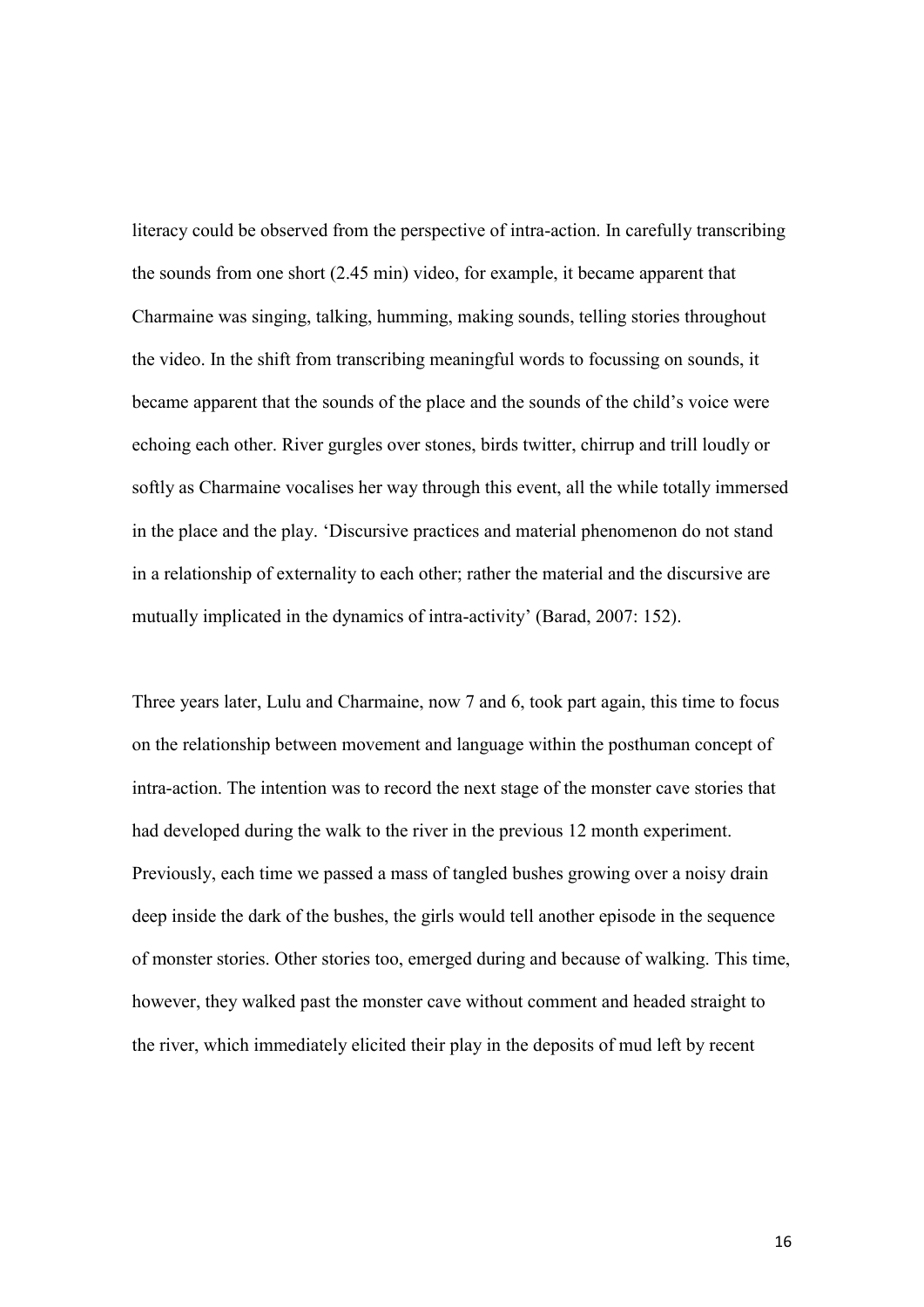flooding. The mud play began in this seamless transition from the walk to the river and continued for a long period of time with two short sequences recorded on video.

Many methodological questions arose in this small revised experiment. How to document being-with children in this emergent play without disrupting the flow? How to record and analyse the complexity of multiple sounds, gestures and movements in mud-water-children intra-actions? These questions, and the implications for a posthuman approach to early literacy through movement, are addressed in the following analysis of the two small segments of video recording. Each begins with a brief description of the still image before the video is set in motion in order to heighten awareness of movement. Researcher comments are inserted in square brackets and children's vocalisations in italics.

## **Mud girls videos**

*Video 1: 45 seconds*

Still video image

Silty brown river water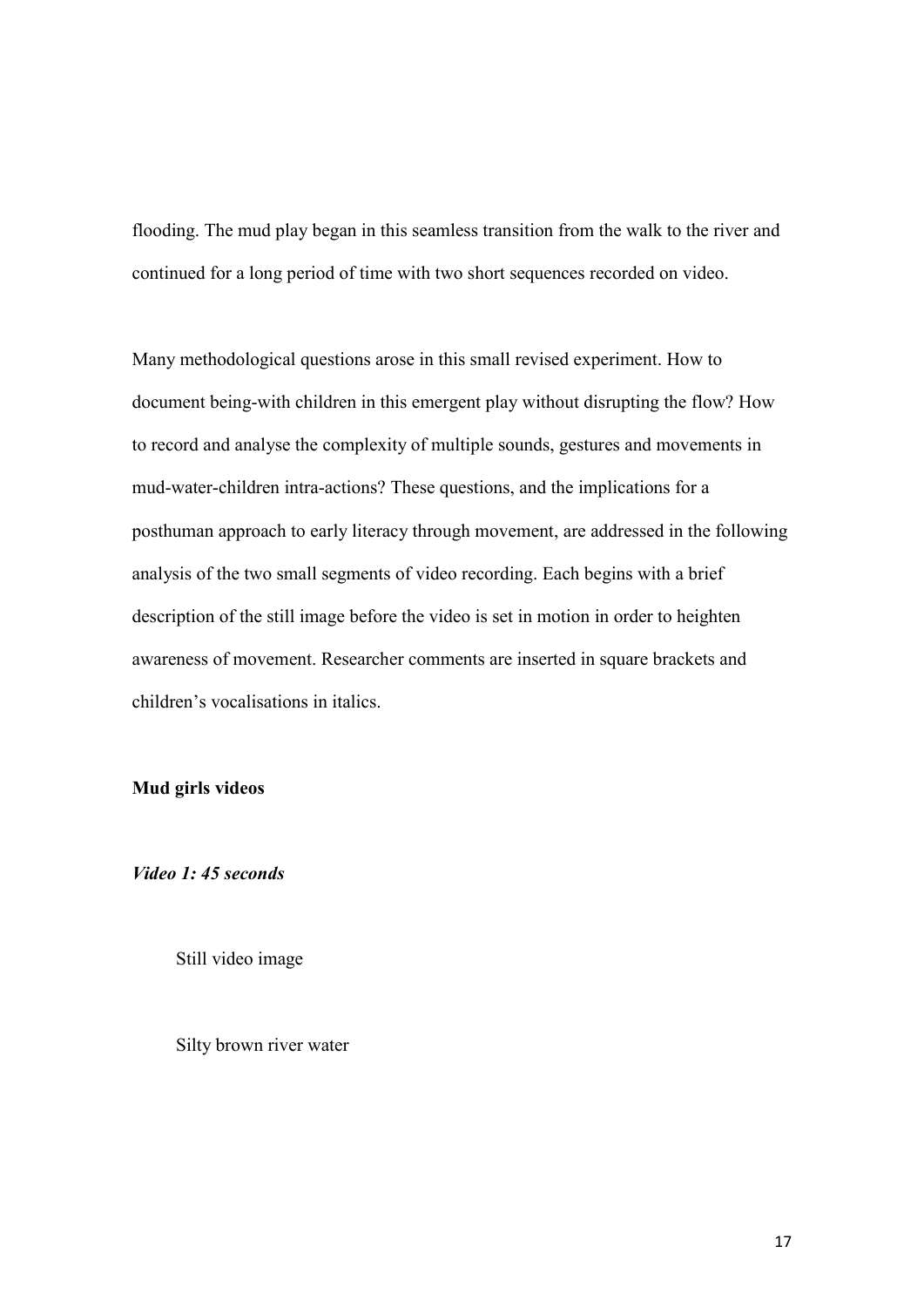white plastic bag afloat one girl very edge of river in mud another leaning over sandstone block placing upright stick in mud cake dog shake held in suspension until video starts and all becomes motion

River sounds of splashing and bubbling

Dog leaps into water/sounds of splashing

Lulu in mud at very edge of water leaning over rolling hands along mud [I need to roll and unroll my fingers to feel movement/gesture, being-with] gathers up handfuls of mud fingers opening and closing lifting, dropping lifting dropping handfuls of mud, looks up briefly from leaning absorption-in-mud-action '*we need more dirt to make more mud in our mud kitchen'* as she stands shaping mud with both hands and carries mud ball to surface of sandstone block, places mud onto her mud cake

At the same time Charmaine is patting and shaping her mud cake on sandstone block positioning stick upright in mud cake, stands from leaning position to face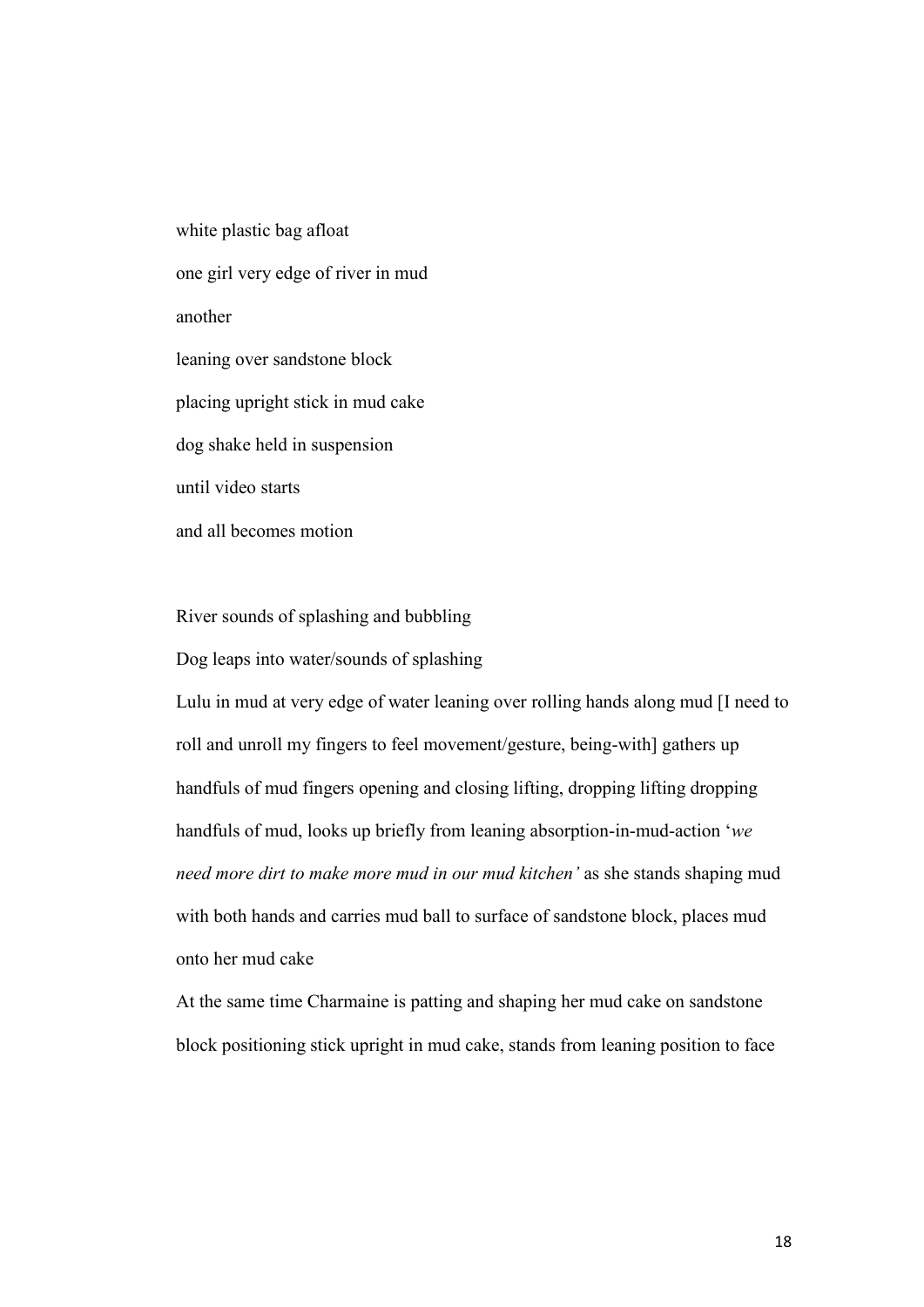iphone camera with cheeky smile '*we just needs some privacy'* [I have intruded on their river mud game]

As Lulu moves to place mud she continues '*And we need more water to make it mud'* while Charmaine, as she stands to face the iphone and speak, swivels around in single movement towards river, enters river, leans over towards water, gathers water in cupped hands, stands and flings water, then flicks water towards mud with feet

Lulu continues '*To make the bits that are dry. This bit is very dry*' as she stands, twirls body around three times pirouetting on one foot at edge of water in mud [edge place interface what is river/not river water/not water, is mud] '*Not muddy enough'*. Leans down to mud at edge of water swishes hands in large circle movements with extended fingers making patterns in mud: '*Need to get mud and mix it with not-muddy'.* Charmaine meanwhile facing river, leans over into shallow river water, legs astride, pushing/lifting/throwing water with her hands back and forth through her legs towards mud '*There. There's some good water'.* Dog drops stick into middle of girls' mud game, Charmaine stands, picks up stick throws into river '*Lulu and me, get it'*, dog turns and swims towards stick in river. Charmaine swivels body to face river in single movement from stick throwing and video ends with Charmaine caught in motion, fingers of one hand outstretched in gesture towards river, caught mid sound/movement.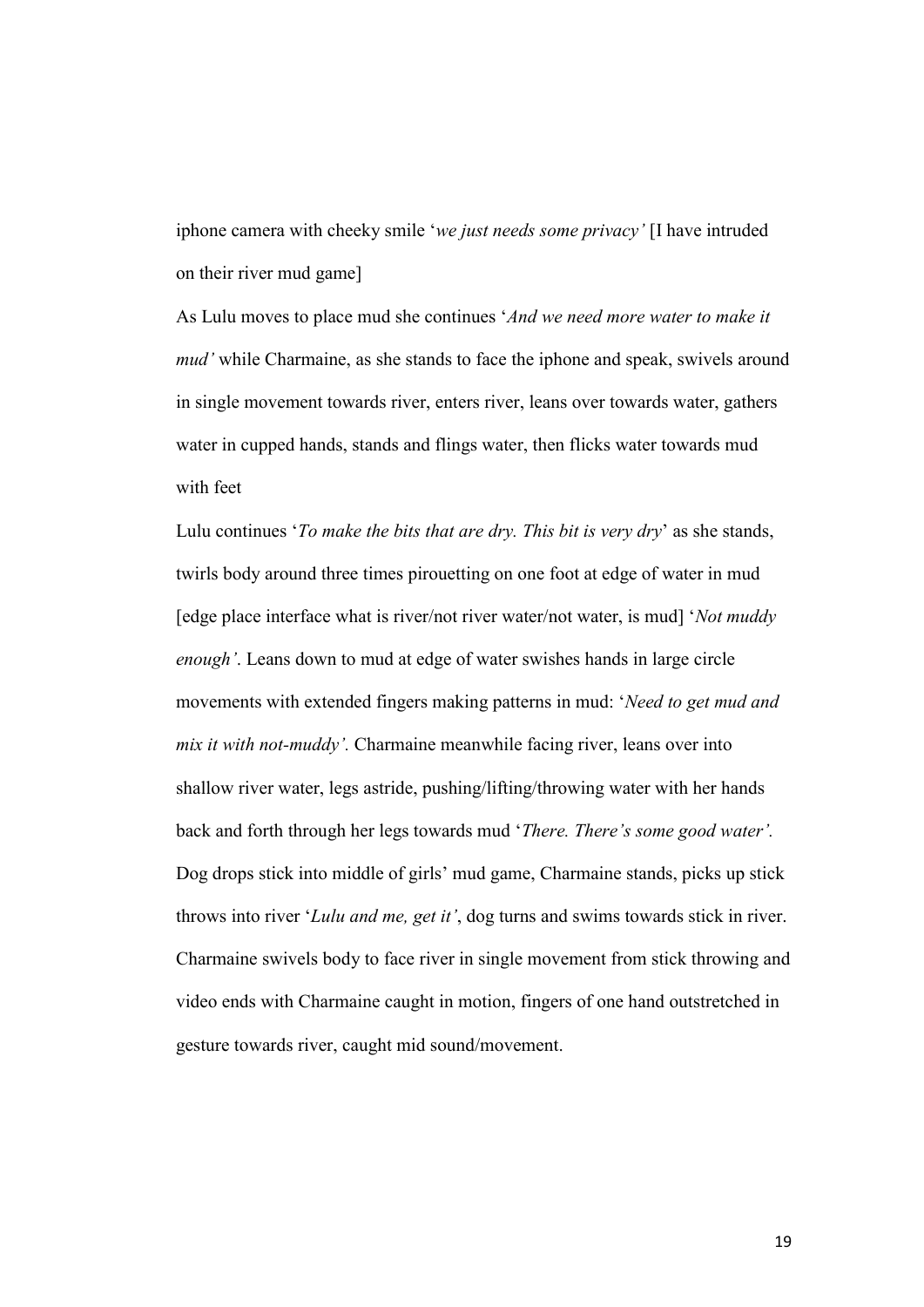The complexities of the 45 second video seem endless and despite over an hour spent trying to add movements to transcribed words on the first day, it was still not right when revisited the following day to move between video and analysis. Even though the transcribing was done in layers, words first, then adding movement, writing one version, then checking it against the video and writing another, it was still impossible to accurately represent the simultaneous combination of words and actions, water and mud, in the girls' play. It sits at the very edge of unrepresentable (MacLure, 2013) activity.

Literacy, especially print literacy and writing, but also orality, assumes a logical linear sequence of meaningful narrative but when movement is added this linear sequence is disrupted. The chronological ordering of time is not possible as water, mud, movement and vocalisation sound simultaneously. Words fail as much of this occurs at the limits of language where vocalisations are not words, or are so entangled with water, play and voice that they are not distinguishable. Words merge with each other and with sounds of the place (Feld, 2012), and words/terms are difficult to find for sounds and actions. Movement, gesture, words and sound are all equally crucial and equally arise in synchronicity with mud and water.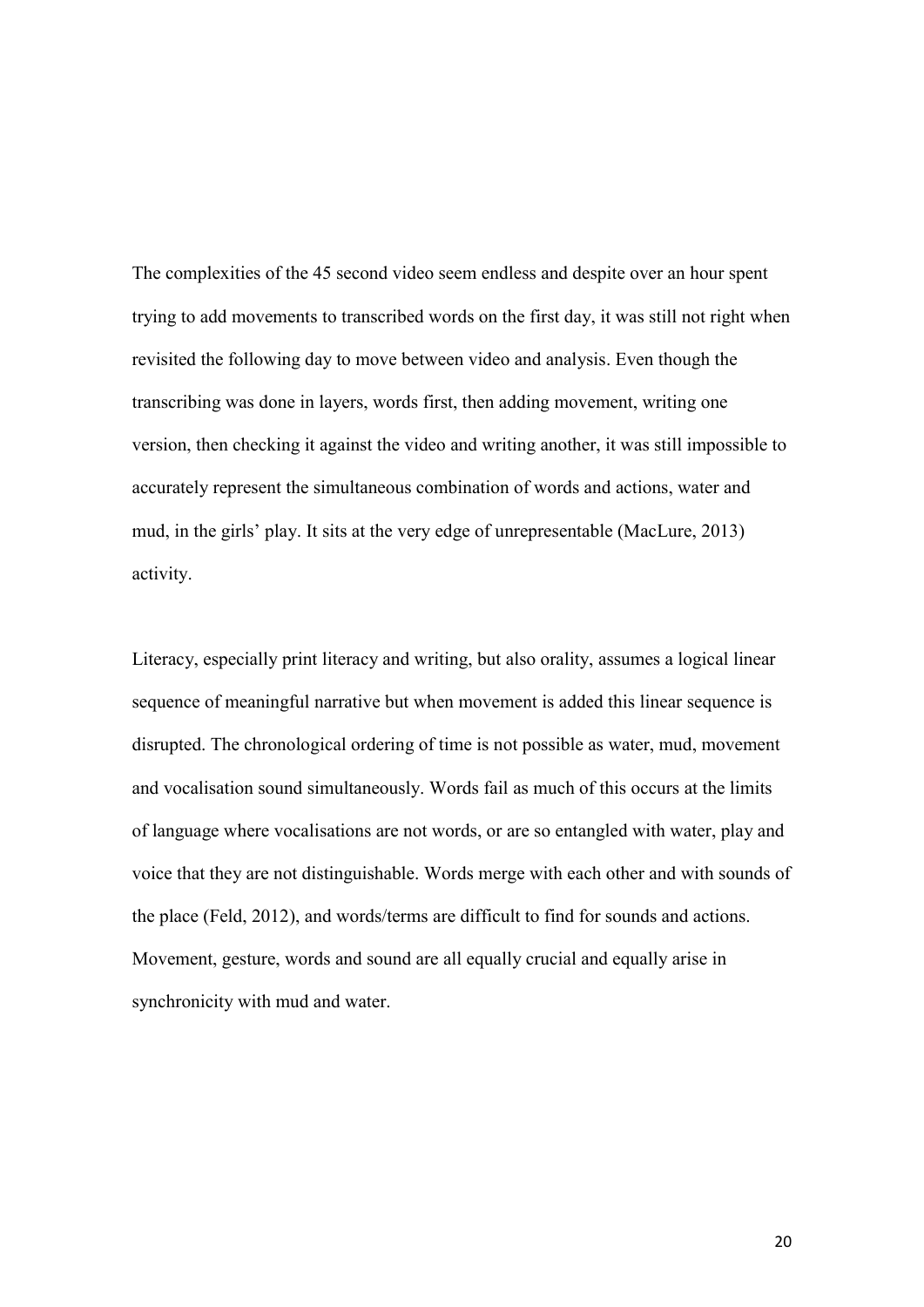In spatial terms it is not the river itself which is the main event, but the liminal space at the very edge of the water. Here large amounts of brown mud have been deposited by flood waters and water and mud themselves interact at this edge place. It is this edge space that attracts, and is the sole place of this play. Temporality and spatiality are changed in this edge place where matter and meaning are produced simultaneously with water and mud (Barad, 2007). Mud and water ask questions of the girls; their gestures and movements in response to those questions can be understood as world forming communicative practice where words, story, imagination, movement and gesture are inseparable from the simultaneous actions of mud and water.

## *Video 2: 1.02 mins*

Still slide

Muddy edge of river sandstone block covered in mud with handprint block slightly obscured by child body squatting

feet braced hands down flat in mud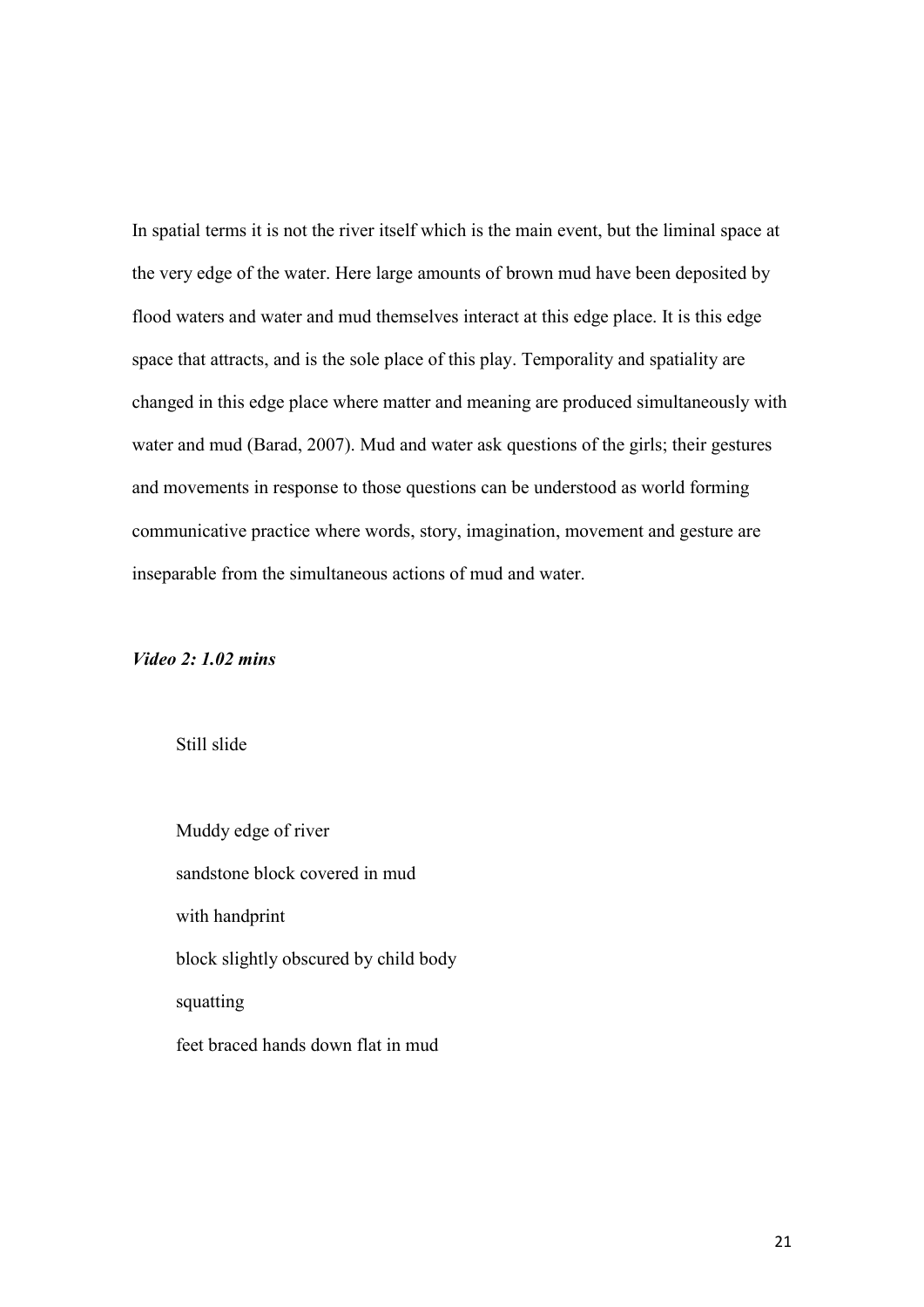Charmaine to side of frame half visible with handful of mud.

As video arrow is pressed, immediate sound of river swishing seems louder than before.

Lulu lifts up hands with two handfuls of watery mud smiling '*mickles*?', leans down and pushes forward into mud with both hands, hands and body lunge forward pushing mud in direction of water's edge. Charmaine also swings into action squeezing mud tightly with both hands making loud squeezing sounds '*mmmmrrrng, mmrrng'* turns and walks into water, leans over swishes hands clean in water, turns listening to Lulu.

Lulu vigorously picking up mud with two hands and flings towards water '*and then some humans, um, was trying to get the mud away… get the mud to go away, see was throwing the mud away'* leans forward again picks up more large handfuls of mud throws with both hands sideways towards river. '*They were throwing all the chunky bits away'*. Sounds of mud splash as it lands into water. Charmaine walks towards block, leans over to mud, replies to Lulu, '*But then it landed splash'* leans over picks up handful of mud drizzles mud slowly through fingers then taps foot onto spot where mud dropped as Lulu stands and throws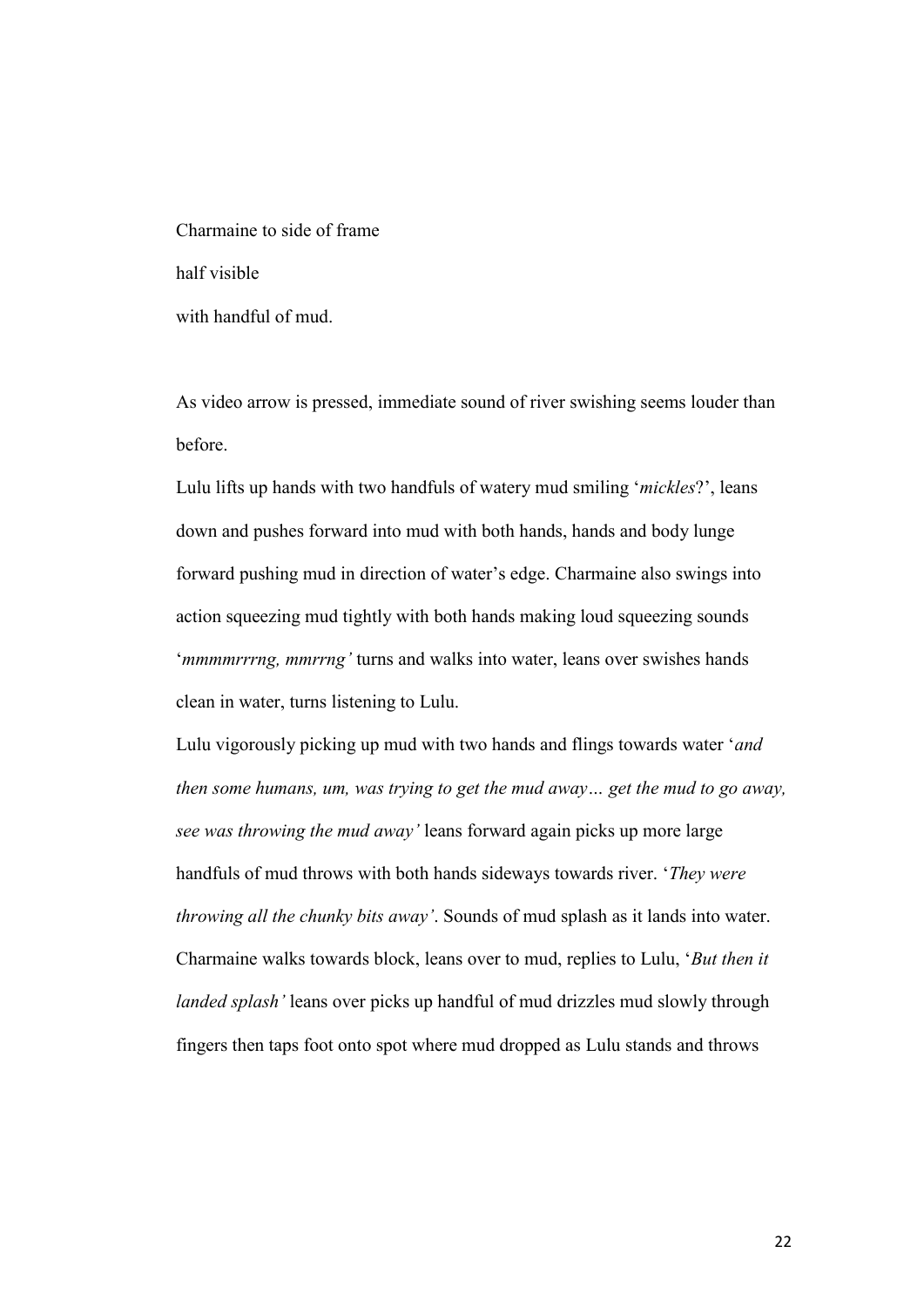more mud into water … '*and then I accidentally dropped one on one of the mud monsters swimming'*. Lulu picking up and throwing more mud into river, hands and lower arms covered in mud: *Well that wasn't good, it rolled over when it hit it. That's a lot of mud though'*. Splash again.

Charmaine climbs onto sandstone on all fours, feet and hands flat on mud on its surface, climbs down and picking up mud plops it onto mud surface of sandstone, *'What about we call rocks, mud [files?]*?' Lulu turns back from river mud in both hands, '*No, I'm just [indecipherable]'*.

Charmaine '*and then, and then you know [indecipherable]…'*. Lulu leans over hands in water, back towards river, legs astride at the very edge of mud and water, scooping up handfuls of mud and flinging them into river. As Charmaine speaks, Lulu stands up with mud still in both hands, '*O…M…G…*'[*not clear*]. The video ends with both girls standing with hands full of mud extended in front of them facing each other.

The movements and sounds in this video segment takes place in a very restricted space between sandstone block, mud and river's edge and yet in this restricted space movement and sounds seems to intensify. Gestures, movements and words are closely intertwined, making it difficult to separate any element out to produce an account of what is happening in a linear way. There are more sounds/words that are indecipherable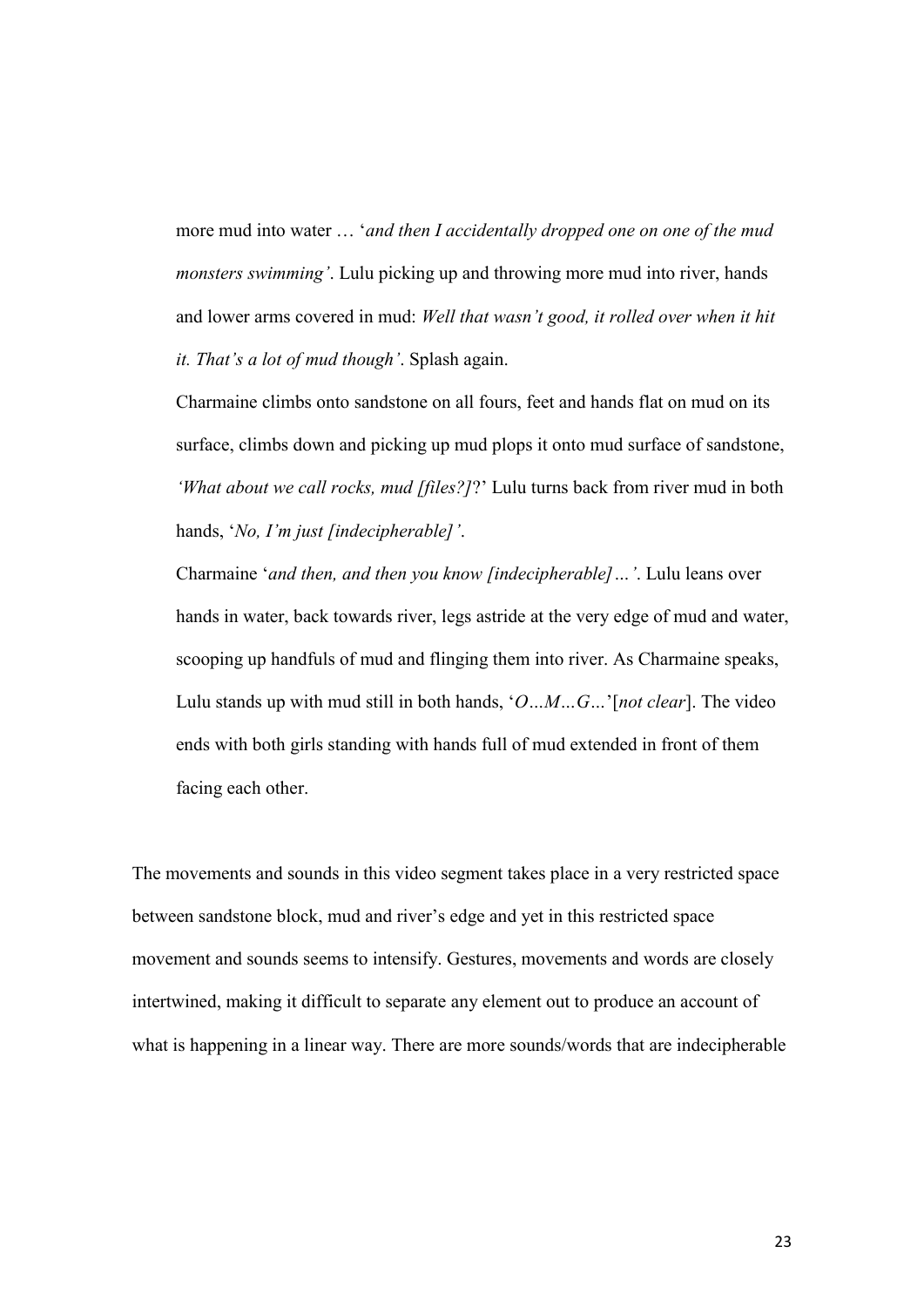and this very end of their play seems to have become more about physical, sensory and embodied movement than story, and yet the mud monsters make their appearance recalling the connection of a particular monster cave episode. On this previous occasion Lulu and Charmaine had enticed Margaret into the monster cave with Lulu's nervous assurance that the monsters had gone to the river to bath their babies. She described the procedure of bathing as the parent monsters holding their babies underwater and the babies had to blow bubbles. We soon heard the monsters return from their bathing session and had to quickly depart. This time, at the muddy river's edge, the monsters reappear as mud monsters. Lulu distinguishes herself as 'human' but in many senses the girls are as much becoming-with mud and water as human, so integrated are their actions, vocalisations, imaginations and words with mud and water near the end of their play. This collapsing of space and time, past and present, gesture, movement, water and mud highlights attention to the different ways that language and story emerge and disappear simultaneously when we consider movement as world-forming communicative practice.

# **Situating children's literacies within movement and sound as world-forming practices**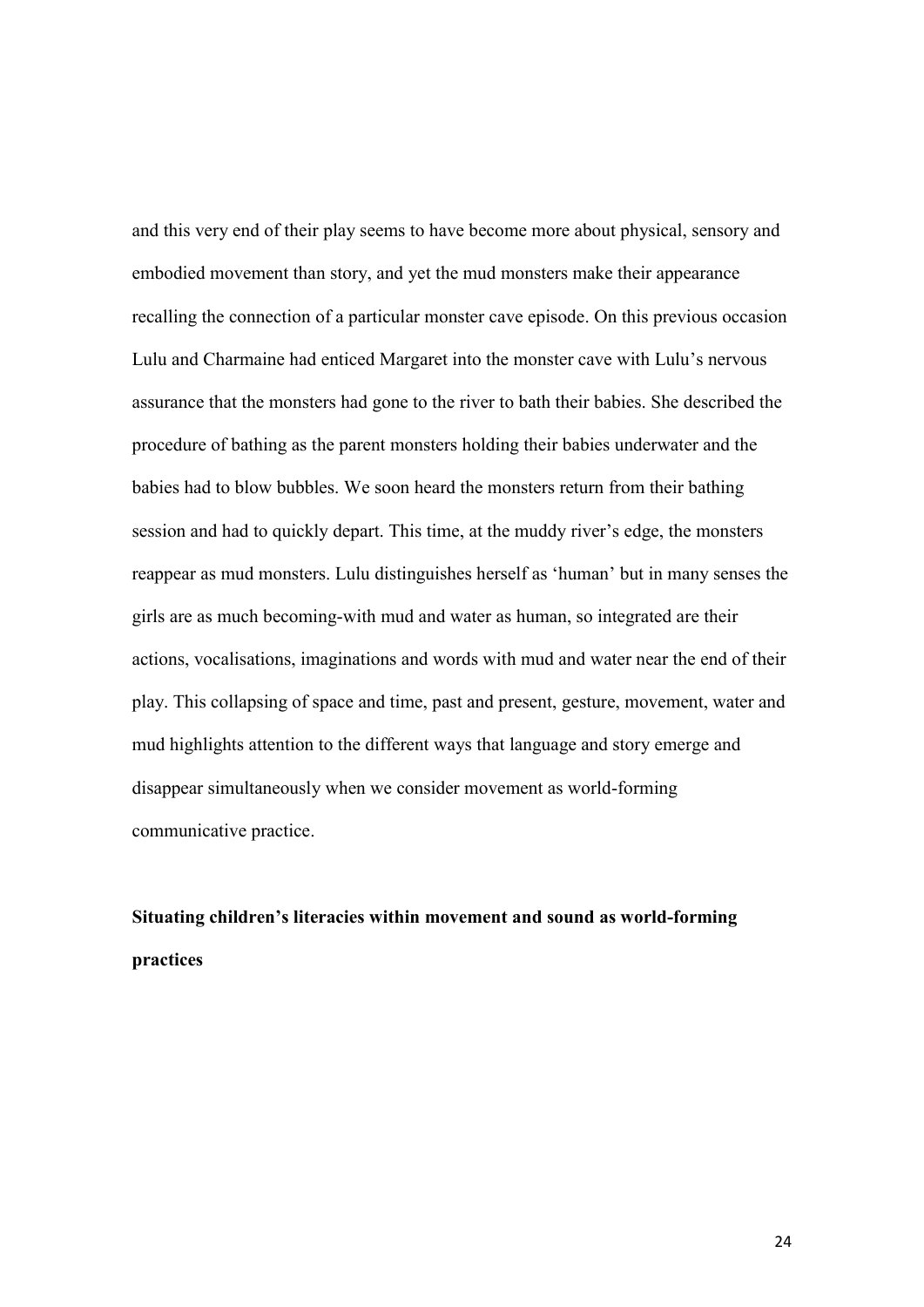Whilst in the first two examples we provided in this paper, of the child in the car and drumming in the museum, sounds did not evolve into recognisable words, the examples of the children playing in the mud by the river did incorporate commentaries, stories, sentences. These can only be understood, however as emergent with the world, in the sense that water and mud drive the action. Human makings with mud are continually redirected by the questions posed by mud and water at their interface. What is water and what is mud, how is water and how is mud, as the girls become water/river swishing water from the river to make dry mud wet and gathering up mud to form shapes, making wet mud dry. Human words and stories give way to sensory entanglement with mud and water. Movement and sound are the ways in which the mud and water pose these questions, and the children's answers, through gestures, full body movements, vocalisations, songs, words, are deeply entangled with these wider more-than-human movements, some of which result in sounds and words at the level of human perception.

Rather than seeing two children as coordinating their actions amidst drums and floors and drumsticks, or amidst mud and water at the river's edge, these episodes can be read as the more-than-human world (mud, drums, floors, water etc) coordinating the actions of the children. It is the rhythm of the flowing river, the speed and texture with which the mud falls from hands, and the force with which drumstick bounces off stretched skin drum surface, that drives movement and action, that generates sounds and words. The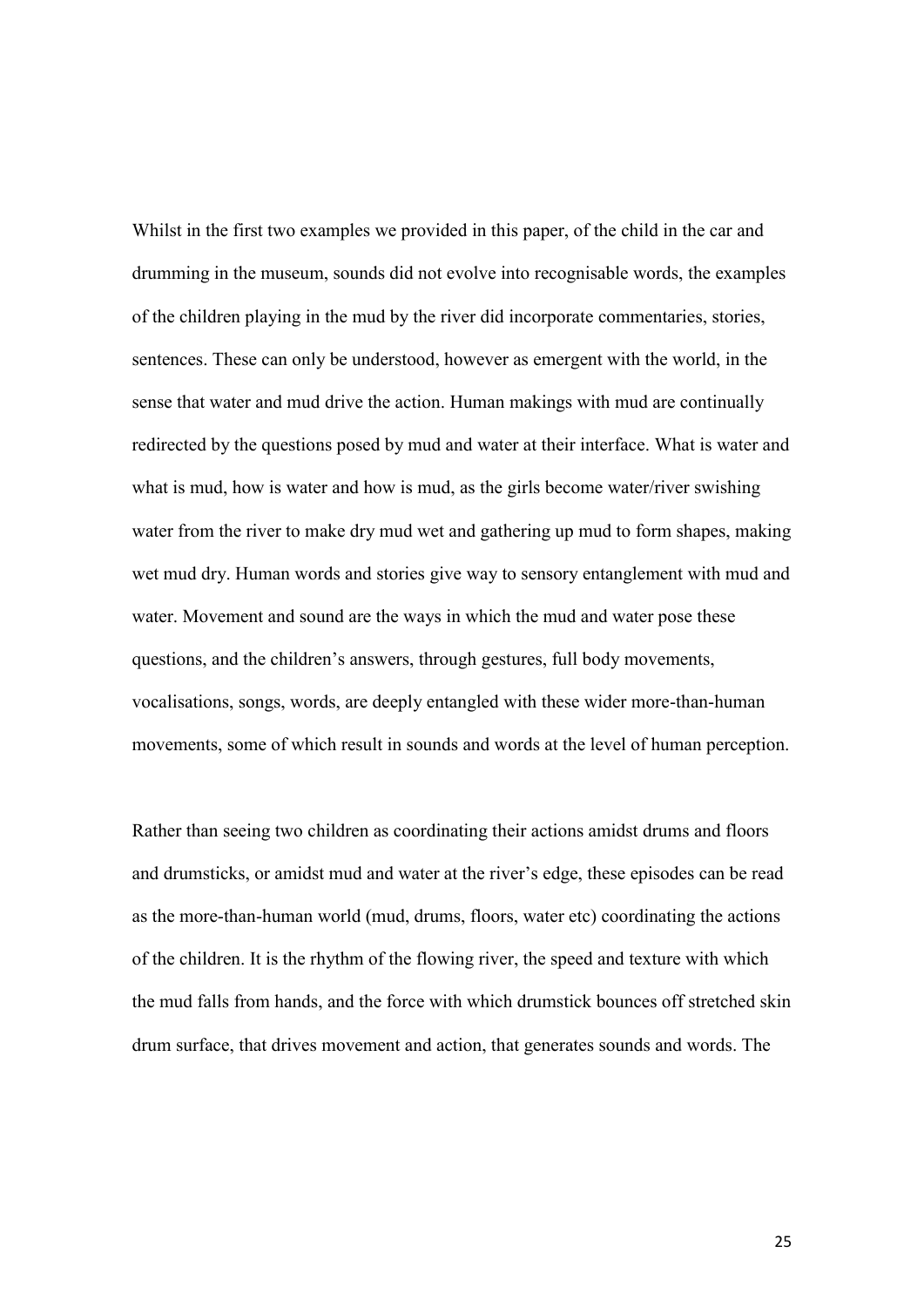children appear coordinated with each other because they are equally in tune with and entangled with the movement and vibrations of the more-than-human world. Thinking about the sensory experience of movement, and the sounds that may emerge through these movements, helps us to connect with the notion of ongoing becoming between the child and the more-than-human world, and to resist coming too quickly to 'common sense' representations or interpretations of what young children's literacy practices are or mean. In an emergent ongoing process of being, doing and knowing (Lenz Taguchi, 2010), surfaces come together through movement of water, mud, bodies, movement, sounds, words and stories.

Vibration, the coming together of surfaces through movement, is a notion that connects the examples we have given in a car, in a museum, and at the riverbank, of how objects, senses, affects and sounds produce multimodal communicative practices. In the example in the car, parts of the shoe, body parts and the vibrational sounds these make, are mimicked by the child. The space of the car is re-made within these gestures and sounds and time is collapsed when the actions are repeated hours later. In the museum, child's bodies, drumsticks and drums come together to produce vibrations and re-inhabit spaces. This re-inhabitation of space can be read as a world forming process. Each of the different places of our observations offer different experiences of sound, movement and literacy. The ways that children occupy space 'shifts, turn by turn, as small

26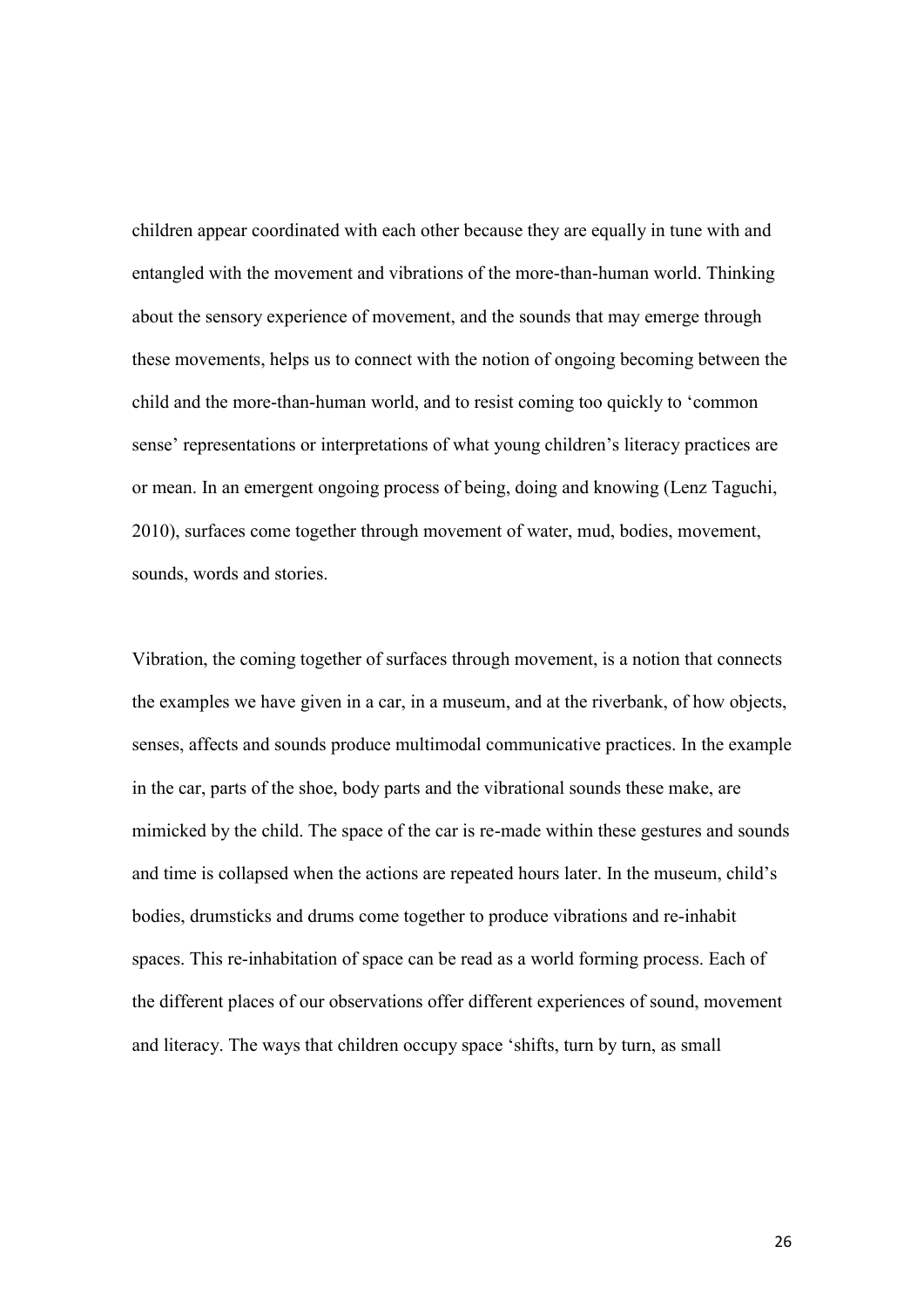movements take place on a moment by moment basis' (Pahl, 2002: 148). Different places enable different repertoires of literacy practice to emerge (see Pahl, 2014).

## **Rethinking early childhood literacy from a posthuman perspective**

With the strong emphasis placed on young children's vocabulary within their literacy practices, frequently referred to as evidence of children's 'proper development', or communicative competency (e.g. Hart and Risely, 2003), thinking about the interconnection between sound and movement is particularly helpful for rethinking early childhood literacy from a posthuman perspective. In the field of literacy scholarship, definitions of literacy are expanding to better account for the role of bodies, objects and places (Kress, 1996; Kuby et al, 2015; Pahl, 2002) in literacy processes that are increasingly understood as emergent, entangled and embodied (Burnett et al, 2014; Enriquez et al, 2015; Leander and Boldt, 2012). We have proposed posthumanism as having the potential to extend this work through a decentring of the human in conceptualisations of early childhood literacy, and through a theorisation of the nonrepresentational aspects of literacy practices. We find a focus on sound as vibrational movement of bodies (both human and non-human), combined with a consideration of the interconnection between sound and movement, a fruitful way for thinking about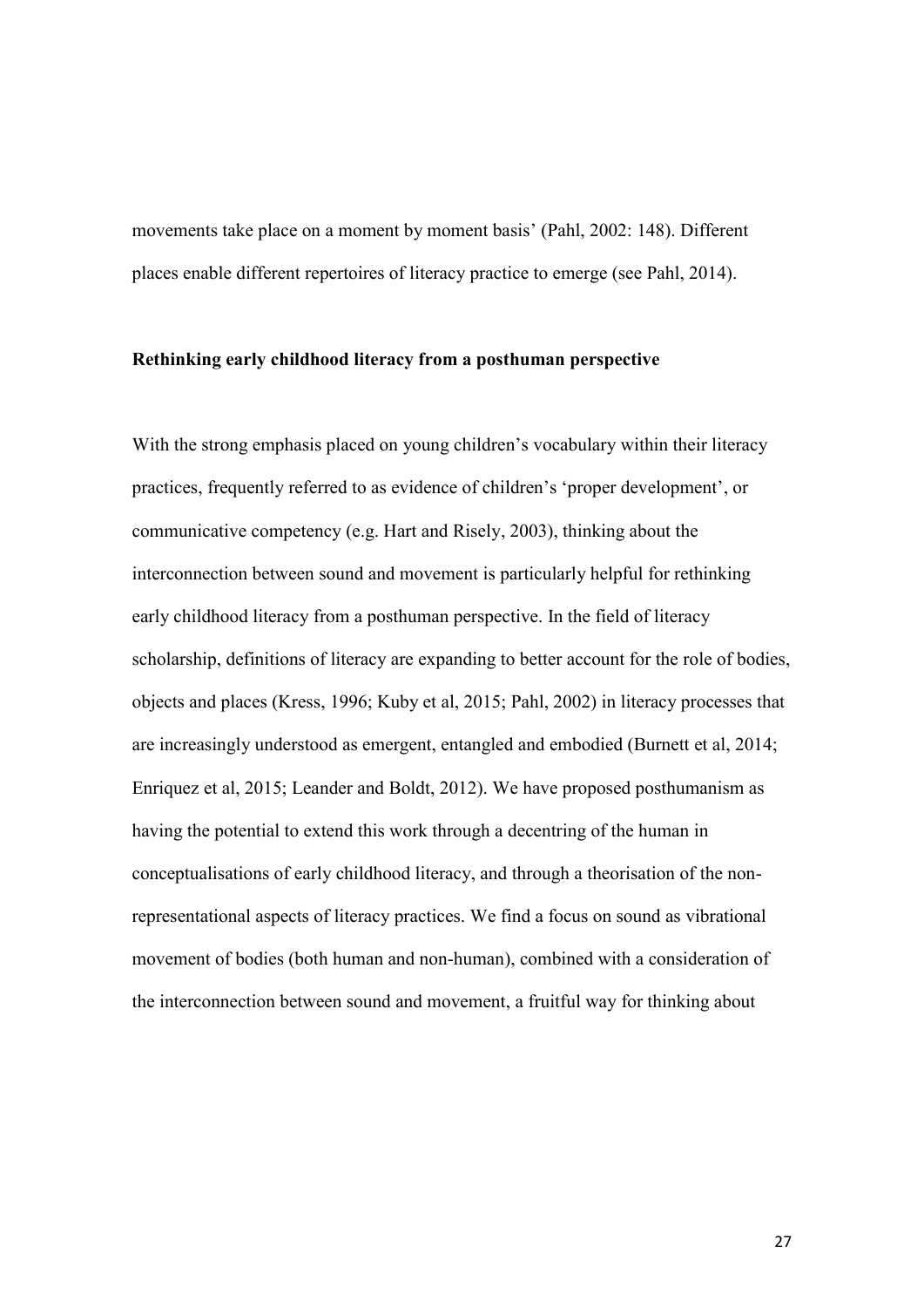young children's vocalisations, gestures and movements, seeking a non-anthropocentric conceptualisation of early literacy practices.

What are the implications of 'going beyond the human / non-human divide' (Lenz Taguchi, 2010: 15) for language and literacy, which have historically been positioned as key attributes granting humans a special status apart from the rest of the non-human world? In her critique of dominant models of communication, Finnegan (2002) points out that a common assumption across inter-disciplinary theories of communication is that messages are first constructed in the brain, then communicated through the body. In an opposite proposition, Sheets-Johnstone (1981) proposes thinking in movement, arguing that thought can originate in the body, not just the brain. Thinking in movement stands as critique to the frequent conflation of thinking, language and rationality, and the association of these three things with what it means to be human. The proposition that thinking can originate in the body opens up new possibilities for understanding young children's emergent language and literacy practices as being generated directly and spontaneously through the multiple bodies coming into being in the world (rather than children's being in the world providing inspiration for thoughts that may then lead to literacy practices). The implications of posthuman readings of emergent literacy practices are that young children's literacies are seen not only as embodied sensory experiences, but embedded in and inseparable from their entanglement with the world.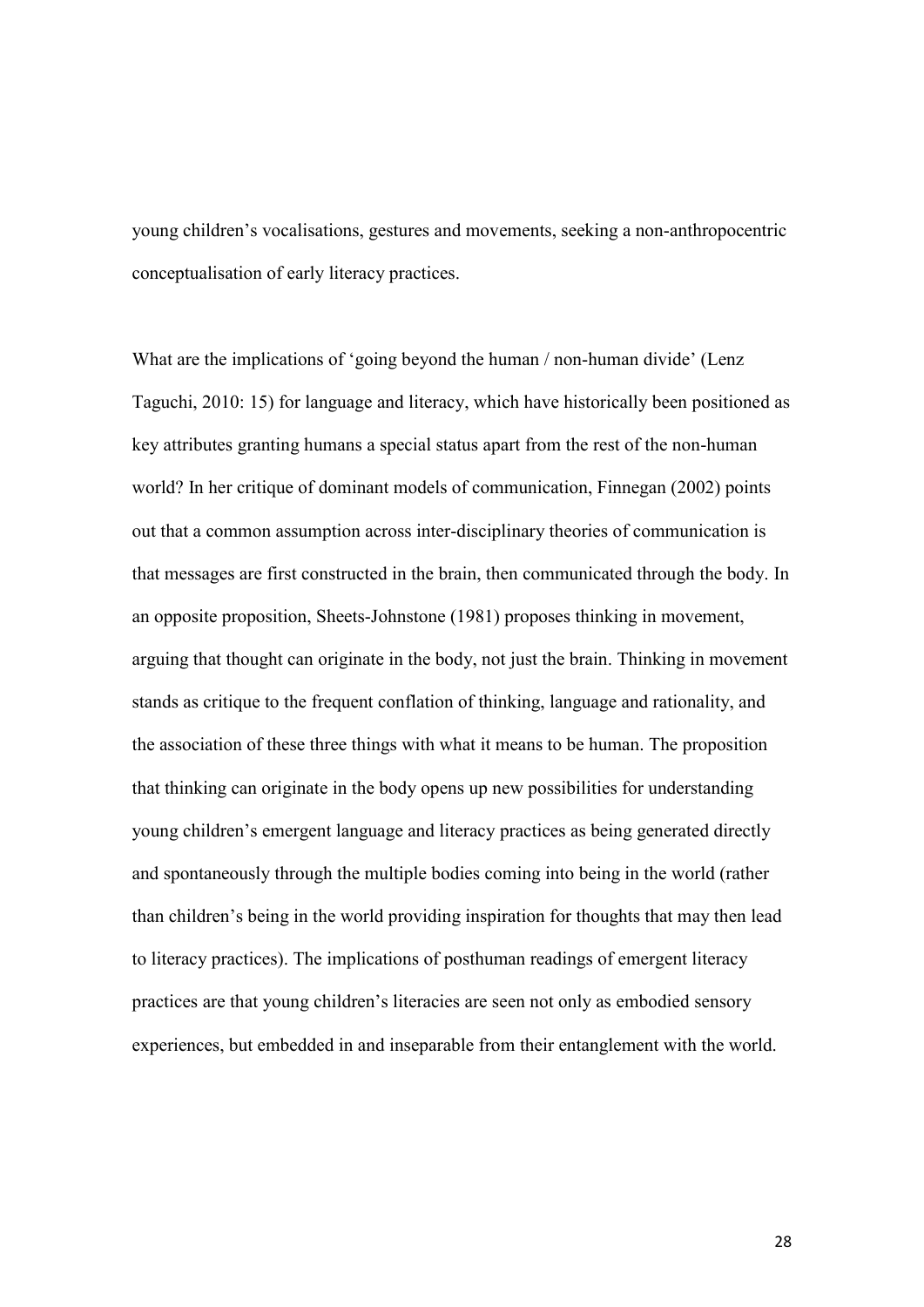The consequent disruption of the linear sequence of time suggests that a rethinking of time, in relation to practices of orality, reading and writing, is required at many different scales, including developmentalism, causation, and linearity. Kuby et al's (2015) study similarly found that 'the recursive operations of time that the students drew on demonstrated complex movements across time and space as well as illustrating that multimodal literacy desiring is not a simple linear process confined to the classroom' (Kuby, 2015: 6). This might mean that throughout children's lives their language and literacy development is enhanced by non linear approaches characterised by creative practice rather than the overemphasis on linearity and chronology that pervades educational discourse today. For us, posthuman readings of early childhood literacy offer the possibility to shift the narrative, to reconceptualise emergent literacy in ways that reconcile with young children's being in the world.

# **References**

Barad K (2003) Posthumanist Performativity: Toward an Understanding of How Matter Comes to Matter. *Signs* 28 (3) 801-831.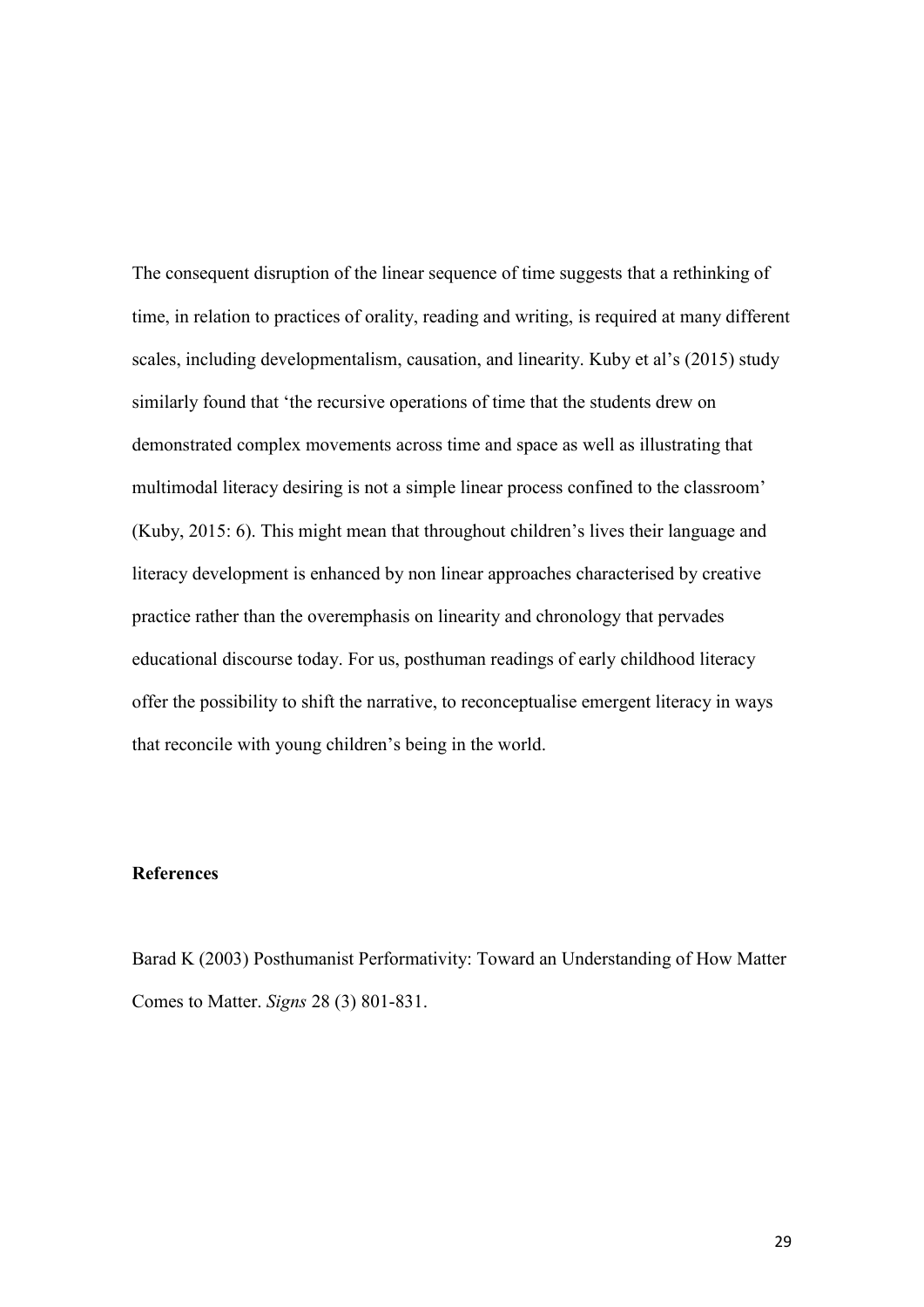Barad K (2007) *Meeting the universe halfway: Quantum physics and the entanglement of matter and meaning*. Durham: Duke University Press.

Bezemer J and Kress G (2014) Touch: A resource for making meaning. *Australian Journal of Language and Literacy* 37(2) 77-85.

Burnett C Merchant G Pahl K and Rowsell J (2014) The (im)materiality of literacy: the significance of subjectivity to new literacies research. *Discourse: Studies in the Cultural Politics of Education* 35(1) 90-103.

Duhn I (2012) Places for Pedagogies, Pedagogies for Places. *Contemporary Issues in Early Childhood* 13(2) 99-107.

Duhn I (2012) Making 'place' for ecological sustainability in early childhood education. *Environmental Education Research* 18(1) 19-29.

Enriquez G Johnson E Kontovourki S and Mallozzi C (2015) *Literacies, Learning and the Body: Putting Theory and Research into Pedagogical Practice*. London: Routledge.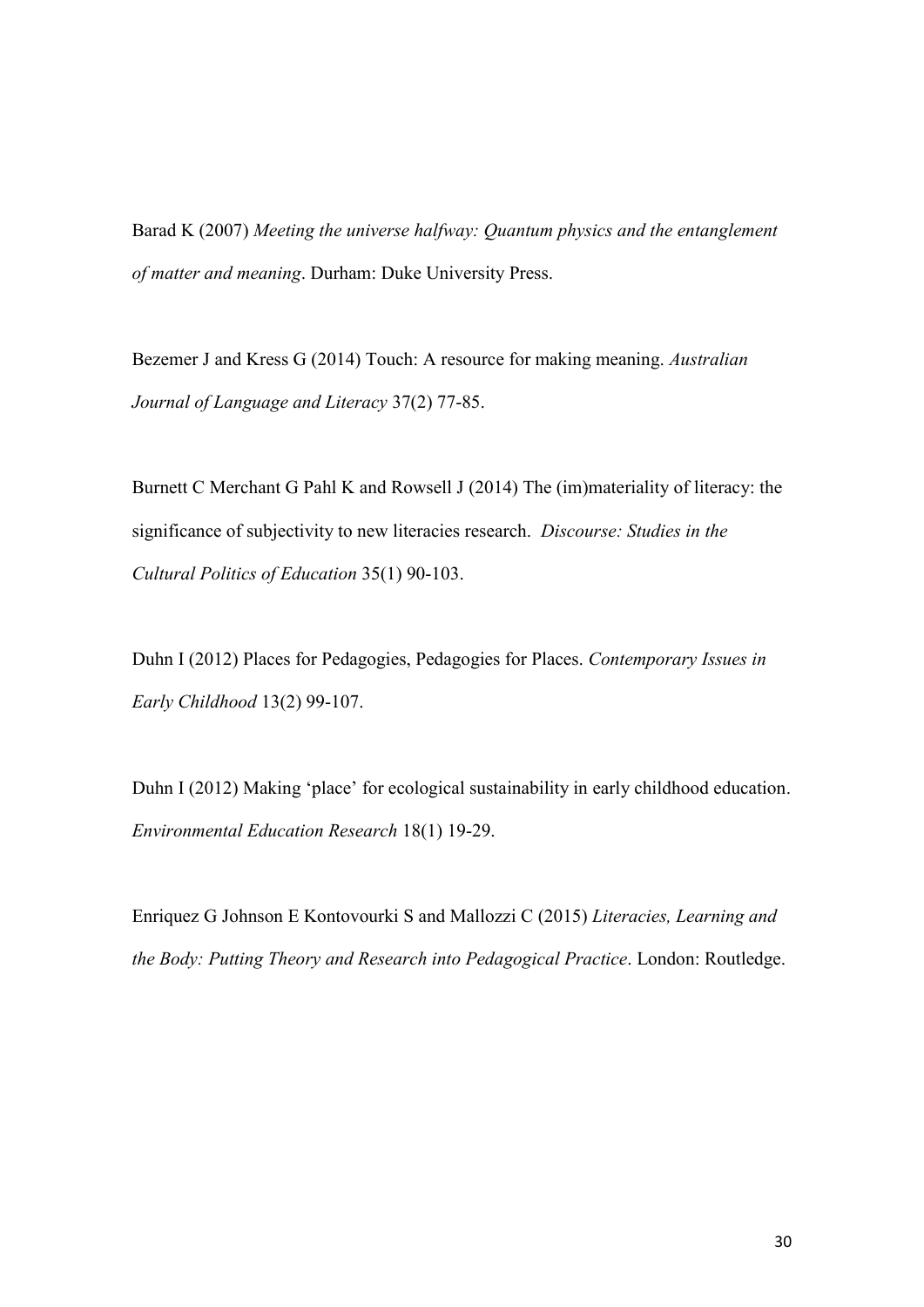Feld, S. (2012) *Sound and Sentiment. Birds, Weeping, Poetics, and Song in Kaluli Expression*. Durham: Duke University Press.

Fincham E N (2015) Words and Bodies. Reimagining narrative data in a toddler classroom. In Parnell W and Iorio J M (eds) *Disrupting Early Childhood Educational Research: Imaging New Possibilities*. New York: Routledge.

Finnegan R (2002) *Communication. The Multiple Modes of Human Interconnection.* London: Routledge.

Gallagher M (2016) Sound as Affect. Difference, Power and Spatiality. *Emotion, space and society* 20 42-48.

Gershon, W. (2013) Vibrational Affect: Sound Theory and Practice in Qualitative Research. *Cultural Studies ↔ Critical Methodologies* 13(4) 257–262.

Hackett A (2014) Zigging and zooming all over the place: Young children's meaning making and movement in the museum. *Journal of Early Childhood Literacy* 14(1) 5–27.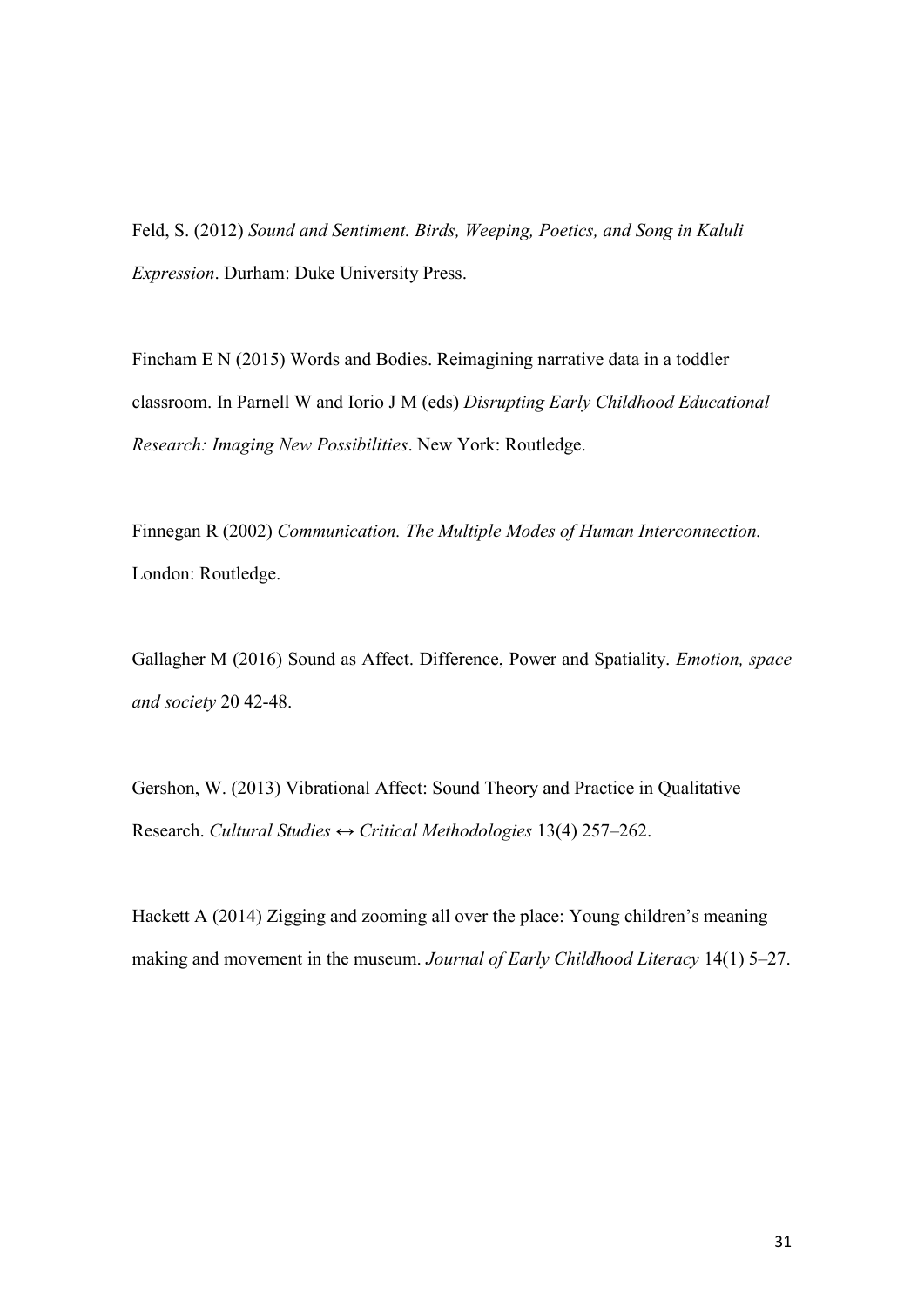Hackett A (2016) Young Children as Wayfarers: Learning about Place by Moving Through It. *Children & Society* 30(3) 169–179.

Hart B and Risley T R (2003) The Early Catastrophe: The 30 Million Word Gap by Age 3. *American Educator* 27 (1) 4-9.

Heath S B (1983) *Ways with words: language, life, and work in communities and classrooms.* Cambridge: Cambridge University Press.

Hultman K and Lenz Taguchi H (2010) Challenging anthropocentric analysis of visual data: a relational materialist methodological approach to educational research*. International Journal of Qualitative Studies in Education* 23(5) 525-542.

Hvit S (2015) Literacy events in toddler groups: Preschool educators' talk about their work with literacy among toddlers. *Journal of Early Childhood Literacy* 15 (3) 311-330.

Jensenius, A. (2007) ACTION – SOUND Developing Methods and Tools to Study Music-Related Body Movement. Ph.D. thesis, Department of Musicology, University of Oslo.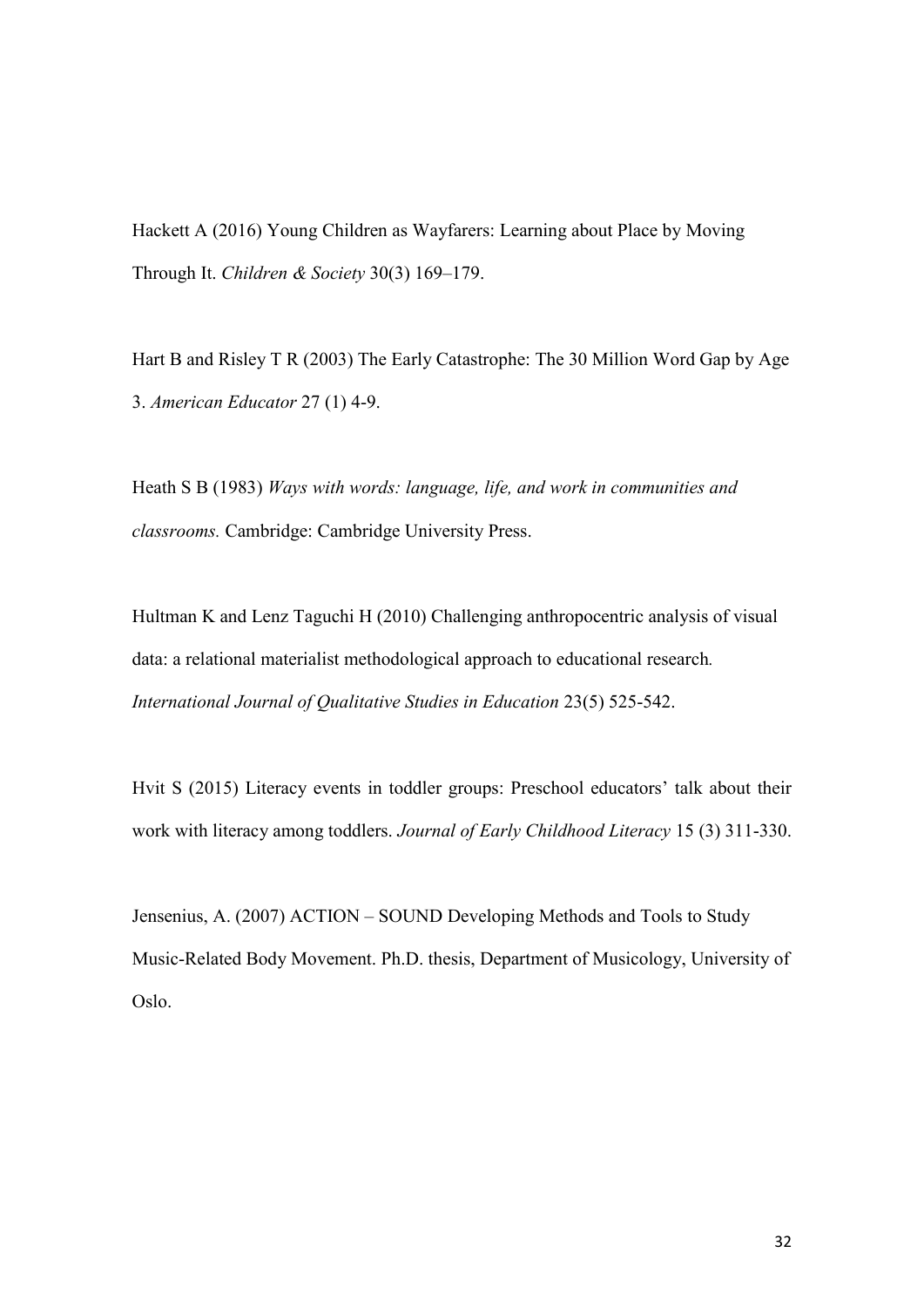Kendon, A. (1972) Some relationships between body motion and speech. An analysis of an example. In A. Siegman and B. Pope, *Studies in Dyadic Communication*, New York: Pargamon Press, p.177-210

Kress G (1997) *Before Writing: Rethinking the Paths to Literacy.* New York: Routledge.

Kuby C R Gutshall Rucker T and Kirchhofer J M (2015) 'Go Be a Writer!': Intra-activity with materials, time and space in literacy learning. *Journal of Early Childhood Literacy* 15 (3) 394-419.

Leander K and Boldt G (2013) Rereading "A Pedagogy of Multiliteracies" Bodies, Texts and Emergence. *Journal of Literacy Research* 45 (1) 22-46.

Lenz Taguchi H (2010) *Going Beyond the Theory / Practice Divide in Early Childhood Education: Introducing an Intra-active Pedagogy.* Routledge.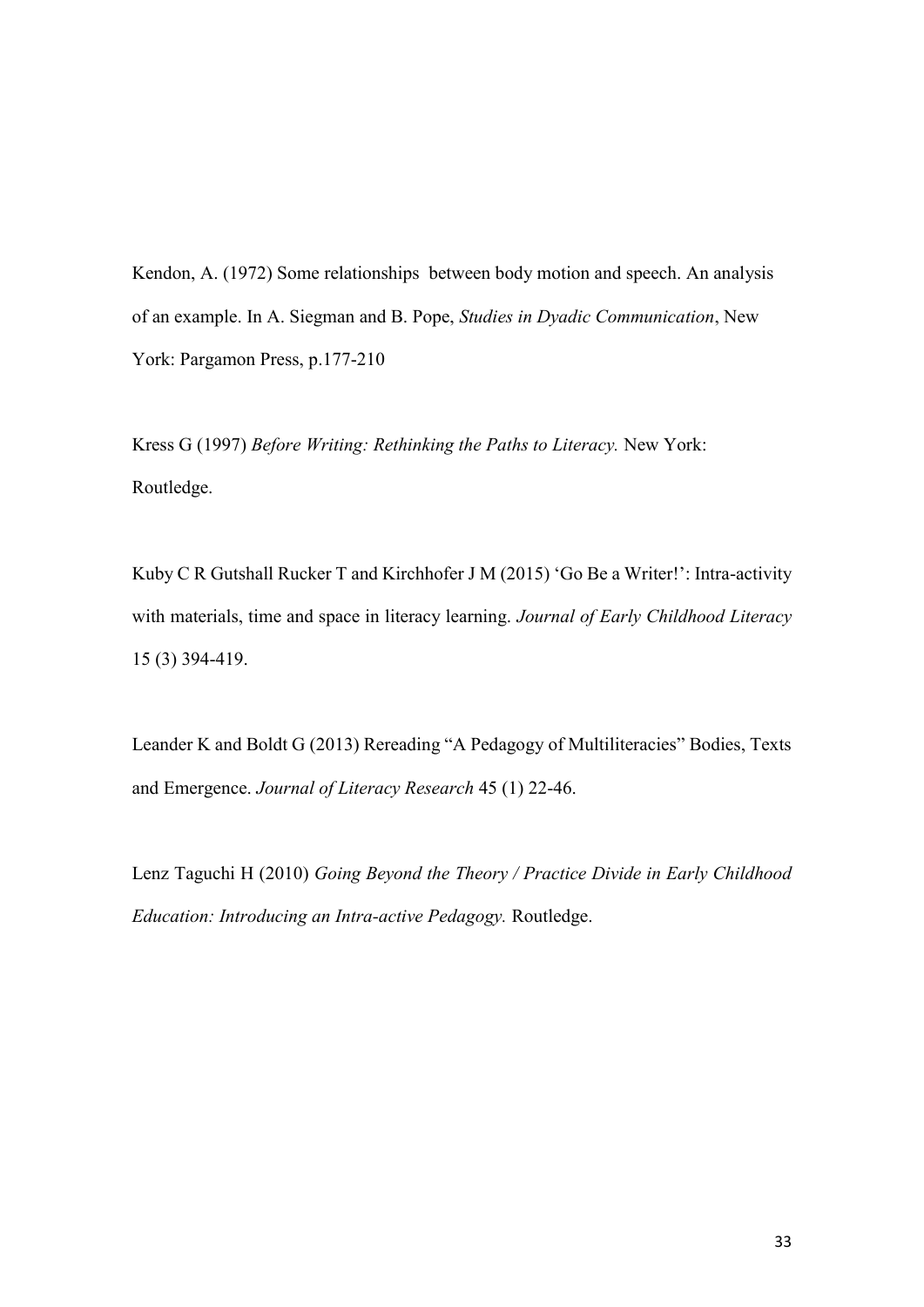MacLure M (2013) Researching without representation? Language and materiality in post-qualitative methodology. *International Journal of Qualitative Studies in Education*  26 (6) 658-667.

MacLure M (2016) [The refrain of the A-grammatical child: Finding another language](http://e-space.mmu.ac.uk/612530/)  [in/for qualitative research.](http://e-space.mmu.ac.uk/612530/) *Cultural Studies - Critical Methodologies* 16(2) 173-182.

Moore C and Yamamoto K (2011) *Beyond Words. Movement Observation Analysis*. Routledge.

Pahl K (2002) Ephemera, mess and miscellaneous piles: Texts and practices in families. *Journal of Early Childhood Literacy* 2(2) 145–166.

Pahl K (2014) *Materializing Literacies in Communities: The Uses of Literacy Revisited*. London

Rautio P (2013a) Children who carry stones in their pockets: on autotelic material practices in everyday life. *Children's Geographies* 11(4) 394-408.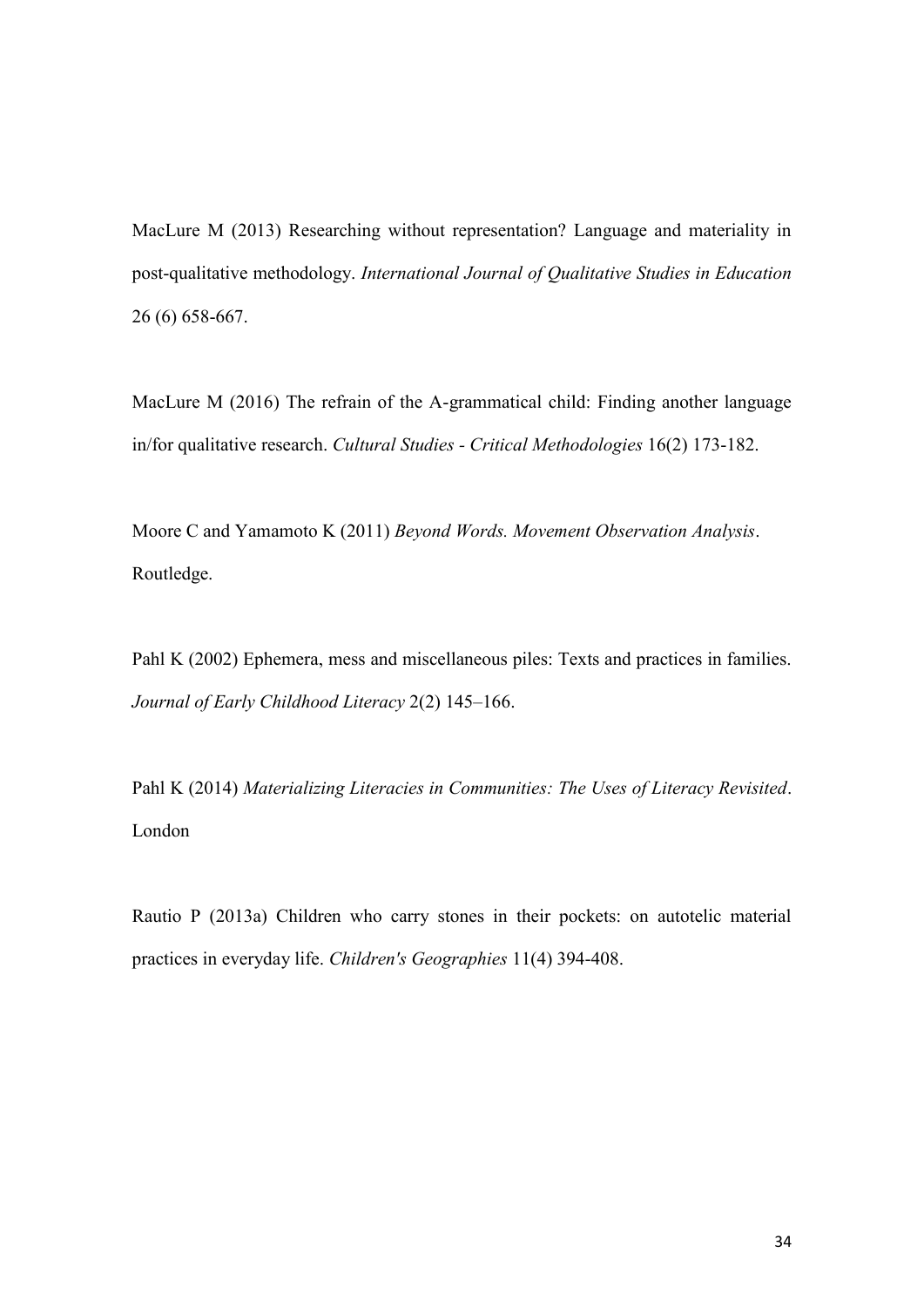Rautio P (2013b) Being nature: interspecies articulation as a species- specific practice of relating to environment. *Environmental Education Research* 19(4) 445-457.

Rautio P (2014) Mingling and imitating in producing spaces for knowing and being: Insights from a Finnish study of child–matter intra-action. *Childhood* 21(4) 461–474.

Rossholt N (2012) Children's bodies in time and place; an onto- epistemological approach *Reconceptualizing Educational Research Methodology* 3(2) 16-25.

Rowsell J (2014) Towards a phenomenology of contemporary reading. *Australian Journal of Language and Literacy* 37 (2).

Samuelson B and Wohlwend K (2015) Embodied Signs. In Trifonas P (ed) *International Handbook of Semiotics*. New York: Springer.

Sheets-Johnstone M (1981) Thinking in Movement. *The Journal of Aesthetics and Art Criticism* 39 (4) 399-407.